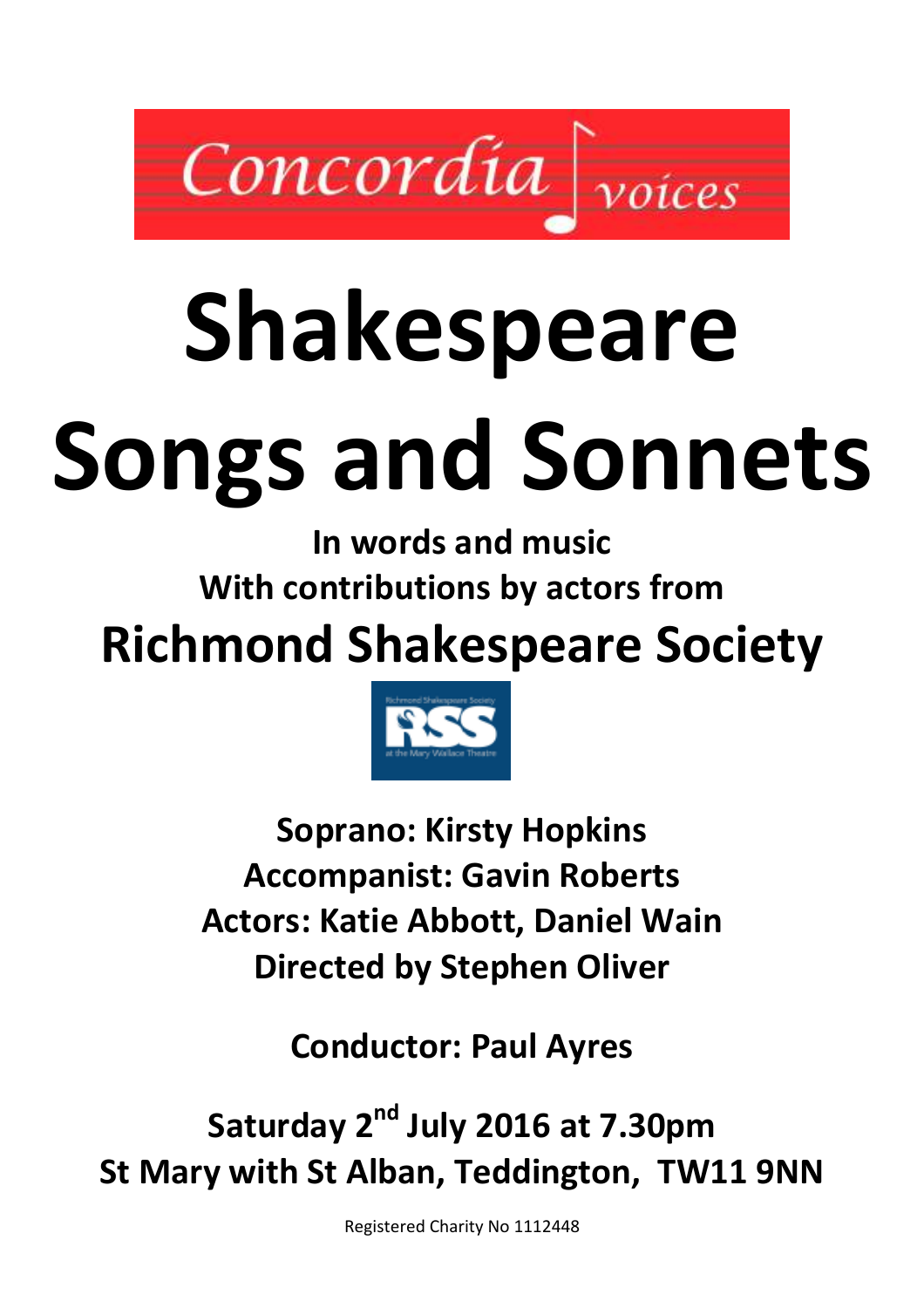Celebrating the 400th anniversary of Shakespeare's death – a programme of music reflecting his impact on composers worldwide.

Our programme starts with Purcell writing within the century of Shakespeare's death, continues through the influence on the Romantics of the 19th century, also the English pastoral tradition of the early twentieth century and pieces written in the last few years. Interspersing this you will hear just a few examples of some of the Bard's finest work.

Concordia Voices are delighted to include members of the RSS in tonight's concert.

| <b>Introduction: The Merchant of Venice</b> | <b>Shakespeare</b>      |  |  |
|---------------------------------------------|-------------------------|--|--|
| <b>Extracts from The Fairy Queen</b>        | <b>Purcell</b>          |  |  |
| <b>A Selection of Sonnets</b>               | <b>Shakespeare</b>      |  |  |
| Sul fil d'un soffio etesio (from Falstaff)  | Verdi                   |  |  |
| <b>Shakespeare songs</b>                    | <b>Ayres</b>            |  |  |
| Readings on the theme of Love               | <b>Shakespeare</b>      |  |  |
| <b>Shakespeare songs</b>                    | <b>Ayres</b>            |  |  |
| <b>Interval</b>                             |                         |  |  |
| Readings on the theme of Magic              | <b>Shakespeare</b>      |  |  |
| An Sylvia                                   | <b>Schubert</b>         |  |  |
| <b>Three Madrigals</b>                      | <b>Diemer</b>           |  |  |
| <b>Readings on the theme of Night</b>       | <b>Shakespeare</b>      |  |  |
| Je veux vivre                               | Gounod                  |  |  |
| <b>Quoting Shakespeare</b>                  | Levin                   |  |  |
| <b>In Windsor Forest</b>                    | <b>Vaughan Williams</b> |  |  |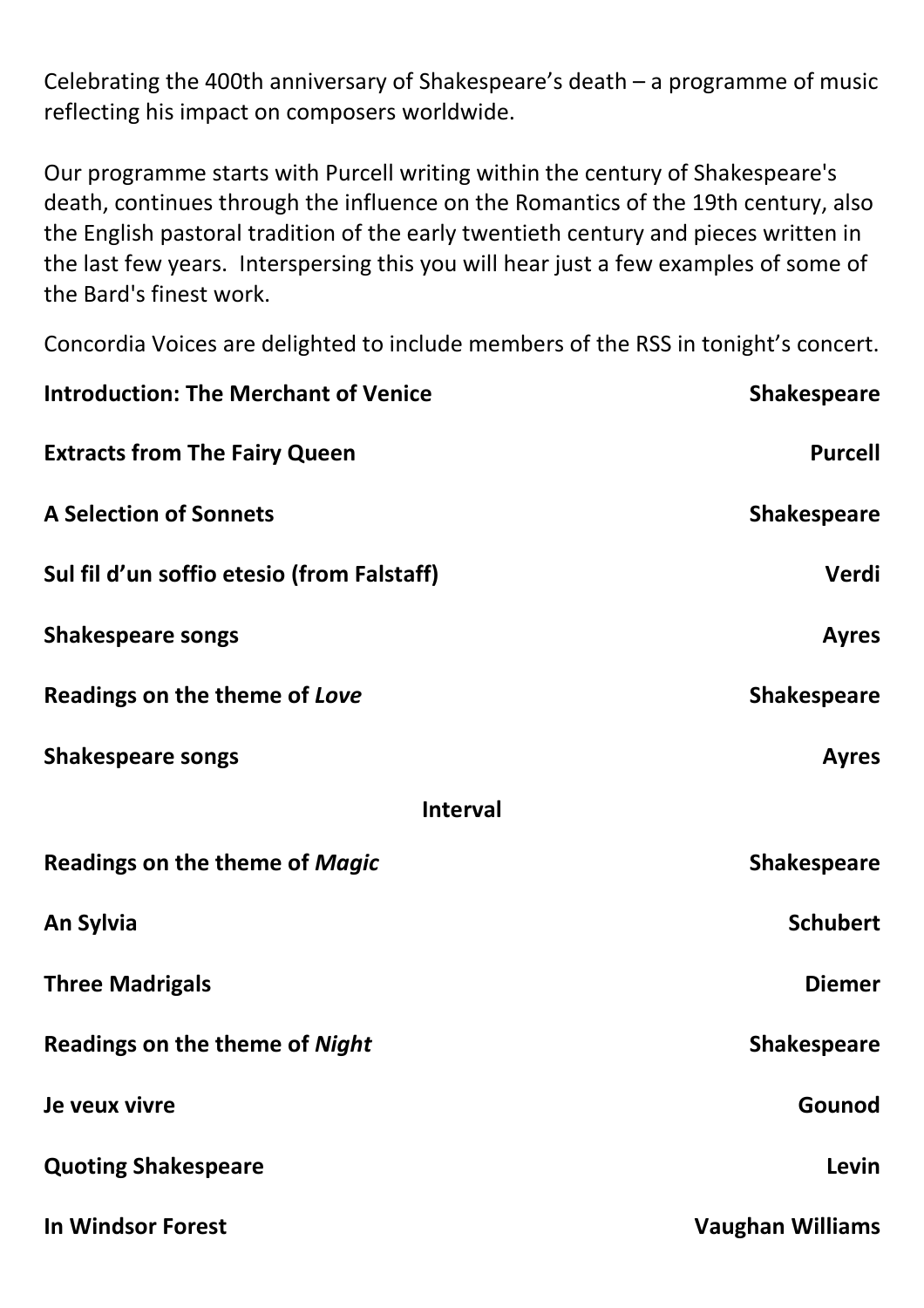# Introduction: from The Merchant of Venice

### The Fairy Queen – extracts Henry Purcell (1659-1695)

Henry Purcell excelled in many genres, including sacred music, choral works, secular chamber music, intricate songs and dramatic music for the stage. He died aged only 36. Purcell was born into a prosperous family, he became a boy chorister at the Chapel Royal where he was perceived as a precocious and popular musician and was appointed organist at Westminster Abbey aged only 20. Purcell served under Charles II and James II, but after the Glorious Revolution of 1688 William and Mary reduced royal music-making and court musicians were forced to seek a living elsewhere.

Purcell thus channelled his energies into theatre, writing incidental music for plays as well as four "semi-operas" or masques which combine music and spoken dialogue. King Arthur and The Fairy Queen are examples, as is Dido and Aeneas, the first indisputably great English opera.

The Fairy Queen, written in 1692, is loosely based on A Midsummer Night's Dream. Purcell had no qualms about "tampering" with Shakespeare's original plot and text and although the spoken text is faithful to the author, not a single line of the vocal music is set to the bard's words. The musical content of the work, in five acts, is a mixture of solos, dances, instrumental pieces and choruses – some of which we perform this evening.

Prelude – piano

Come all ye Songsters of the Sky, Wake, and Assemble in this Wood; But no ill-boding Bird be nigh, None but the Harmless and the Good.

Instrumental – piano

May the God of Wit inspire, The Sacred Nine to bear a part; And the Blessed Heavenly Quire, Shew the utmost of their Art. While Echo shall in sounds remote, Repeat each Note.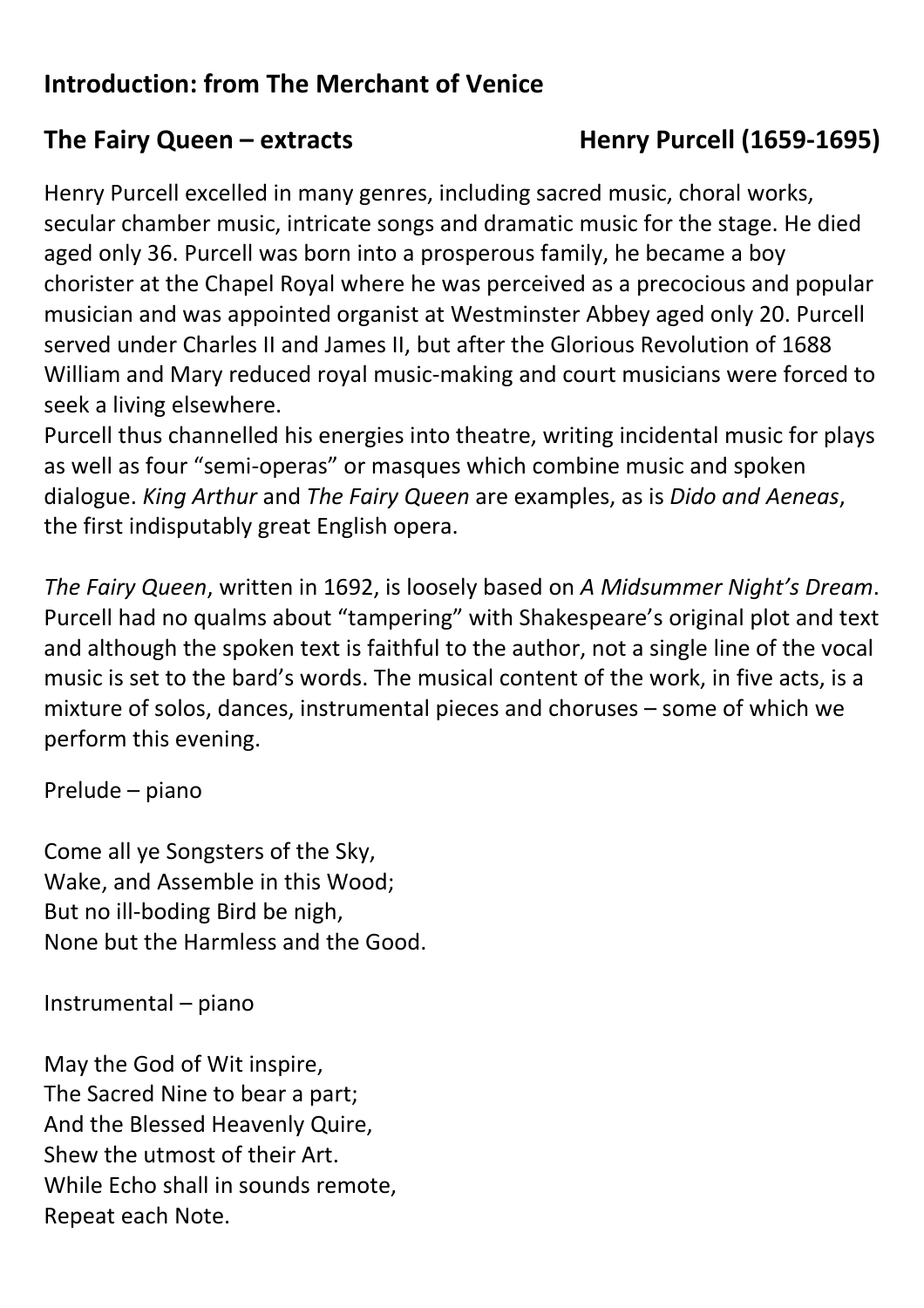Instrumental – piano

Now join your Warbling Voices all.

Sing while we trip it on the Green; But no ill Vapours rise or fall, No, nothing offend our Fairy Queen.

See, even Night herself is here, To favour your Design; And all her Peaceful Train is near, That Men to Sleep incline. Let Noise and Care, Doubt and Despair, Envy and Spite, (The Fiends' delight) Be ever Banish'd hence, Let soft Repose, Her Eye-lids close; And murmuring Streams, Bring pleasing Dreams; Let nothing stay to give offence.

Hush, no more, be silent all, Sweet Repose has clos'd her Eyes. Soft as feather'd Snow does fall! Softly, softly, steal from hence. No noise disturb her sleeping sence.

anonymous words, based on A Midsummer Night's Dream

### Sonnets: 18, 73, 116, 130 and from Romeo and Juliet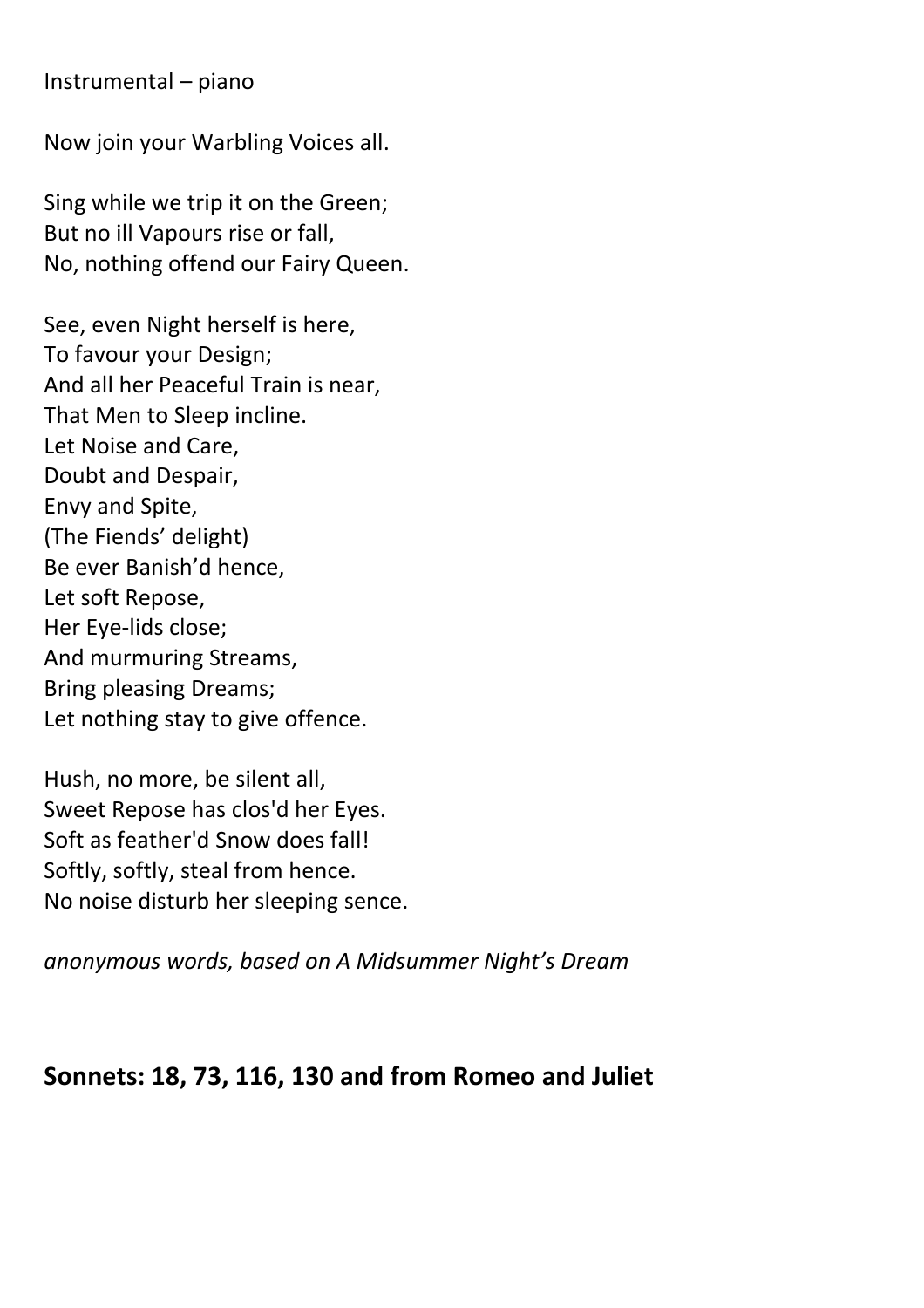# Sul fil d'un soffio etesio (from Falstaff) Giuseppe Verdi (1813-1901)

Verdi was born into a provincial family in Busetto, Northern Italy and was given his early musical education courtesy of a local patron. He was greatly influenced by the operas of fellow Italian composers Bellini, Donizetti and Rossini and was to dominate the opera scene in the 19th Century.

Verdi wrote three operas based on Shakespearean plays – Macbeth (1847), Otello (1887) and Falstaff – the latter given its premiere in Milan in 1893 when the composer was in his eightieth year. Falstaff is based on scenes from The Merry Wives of Windsor and Henry IV parts 1 and 2.

Sul fil d'un soffio Etesio is sung by the character Nanetta, daughter of Alice Ford. Alice has become the object of Falstaff's numerous and unwanted amorous advances and Nanetta has decided to punish the old rogue by frightening him. One night she disguises herself, her parents and friends as supernatural creatures and they assemble in the forest. In her role as the Queen of the Fairies, Nanetta sings to the "creatures" to summon them from their hiding places and to await the arrival of Falstaff.

Sul fil d'un soffio etesio scorrete, agili larve; fra i rami un baglior cesio d'alba lunare apparve. Danzate! E il passo blando misuri un blando suon, la magiche accoppiando carole alla canzon.

La selva dorme e sperde Incenso ed ombra; e par Nell'aer denso un verde Asilo in fondo al mar.

Erriam sotto la luna scegliendo fior da fiore; ogni corolla in core porta la sua fortuna.

On the breath of an Etesian breeze scurry, agile shadows among the branches a bluish-grey glow of the rising moon has appeared. Dance! And may the gentle steps measure a gentle sound, combining the magical dances with the song.

The forest slumbers, its breath perfumed and musky with shadows deep and dusky, an emerald cavern in the sea.

Let us wander beneath the moon, choosing flower by flower; each crown of petals, in its heart, brings its good fortune.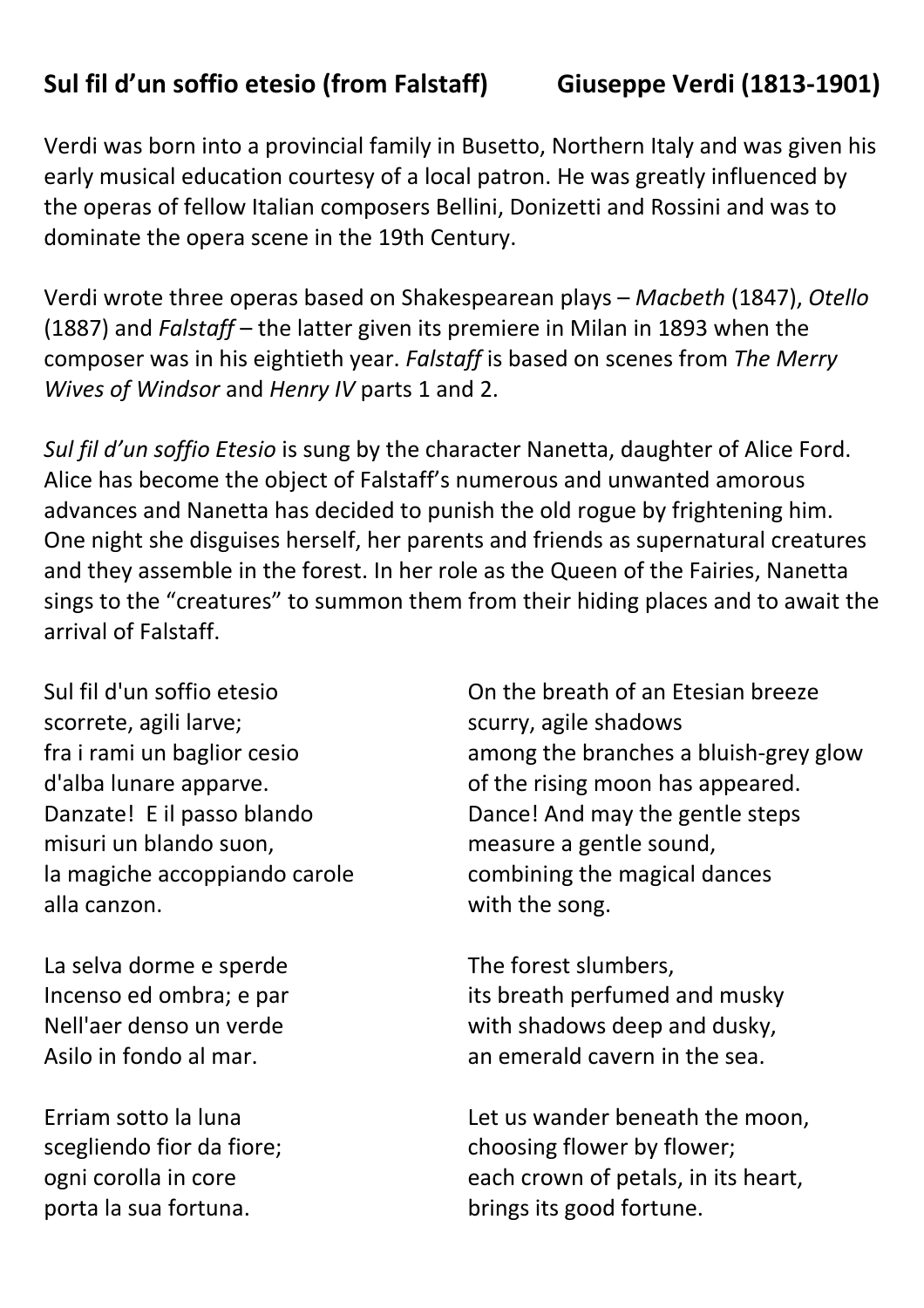| Coi gigli e le viole              | With the    |
|-----------------------------------|-------------|
| scriviam de' nomi arcani;         | let us writ |
| dalle fatate mani                 | from our    |
| germoglino parole                 | may word    |
| parole alluminate di puro argento | words illu  |
| e d'or                            | and gold.   |
| carmi e malie.                    | Magic inc   |
| Le fate hanno, per cifre,         | The Faeri   |
| <i>i</i> fior.                    | flowers.    |
|                                   |             |

Moviamo ad una ad una Sotto il lunare albor, Verso la quercia bruna Del nero Cacciator.

lilies and the violets, te secret names; enchanted hands ds blossom... iminated by pure silver and gold... antations and charms. es have, for alphabet letters,

The moon across the meadows shines on the Fairy Folk nearing the haunted shadows cast by the Hunter's Oak.

translated by Jennifer Silberberg

words by Arrigo Boito

### Shakespeare Songs **Paul Ayres** Paul Ayres

### Blow, blow, thou winter wind

'I wrote Blow blow thou winter wind as a solo song in 1994, for a production of Shakespeare's As You Like It at the Questor's Theatre in Ealing. Alas the director changed his mind, and didn't use my setting. Years later, I adapted the music for choir (so much easier to re-score an old piece, rather than having to create something new from scratch!). The music constantly fluctuates between major and minor keys, reflecting the bitter-sweet ambiguity of the words.'

Paul Ayres

Blow, blow, thou winter wind, Thou art not so unkind As man's ingratitude; Thy tooth is not so keen, Because thou art not seen, Although thy breath be rude. Heigh, ho! sing, heigh, ho! unto the green holly: Most friendship is feigning, most loving mere folly. Then, heigh, ho! the holly! This life is most jolly.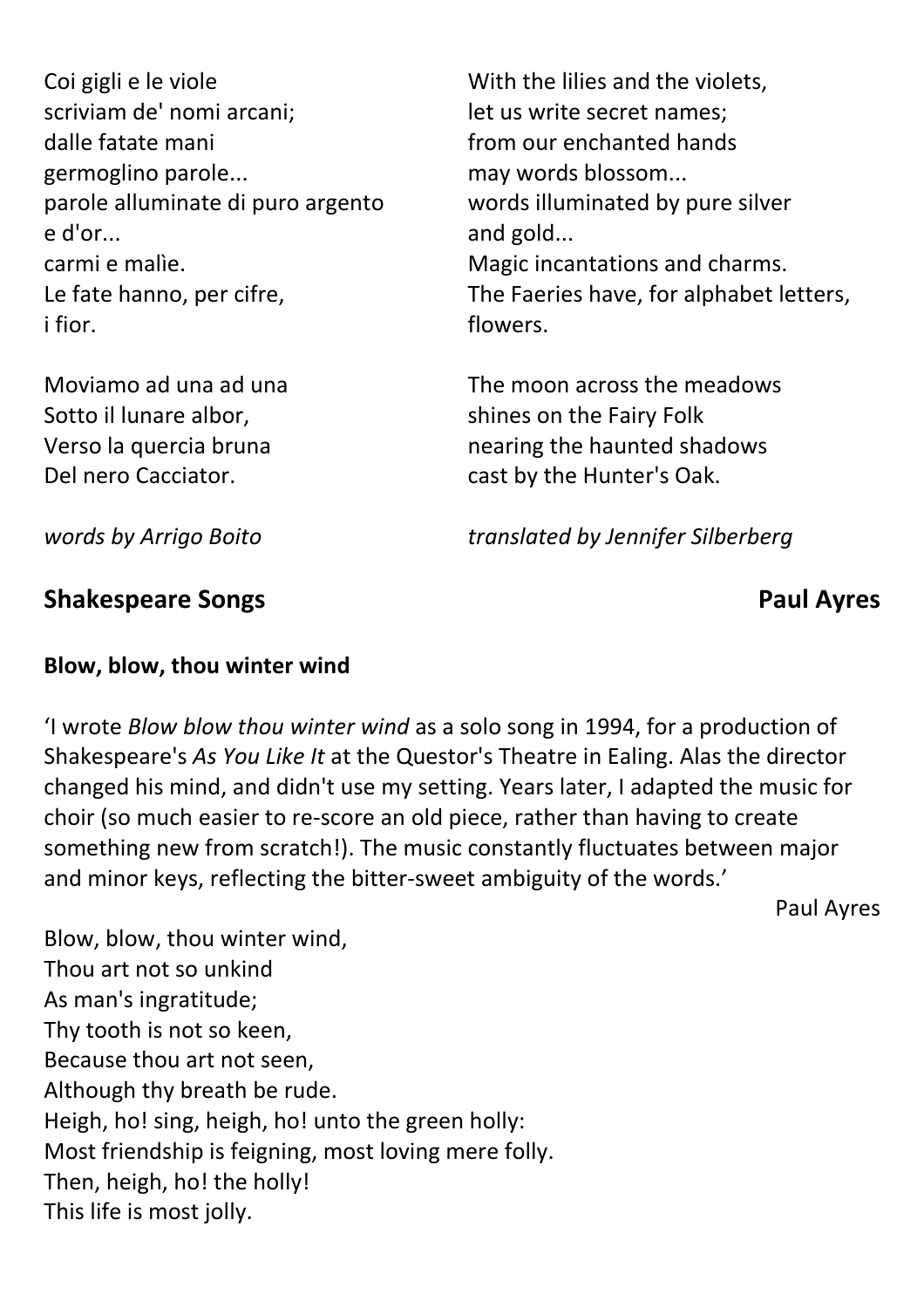Freeze, freeze, thou bitter sky, That dost not bite so nigh As benefits forgot: Though thou the waters warp, Thy sting is not so sharp As friend remember'd not. Heigh, ho! sing, heigh, ho! unto the green holly: Most friendship is feigning, most loving mere folly. Then, heigh, ho! the holly! This life is most jolly.

As You Like It

### The quality of mercy

'The quality of mercy is not strained is receiving its UK premiere tonight. It was commissioned by the Badger State Girl Choir for its  $10<sup>th</sup>$  anniversary concert in April 2016. (Trivia quiz: which of the 50 American states has badger as its nickname?) Portia's words, from The Merchant of Venice, speak through the ages of the need for earthly power to be tempered by, or inspired by, heavenly mercy.' Paul Ayres

The quality of mercy is not strained; It droppeth as the gentle rain from heaven Upon the place beneath. It is twice blest; It blesseth him that gives and him that takes: 'Tis mightiest in the mightiest; it becomes The throned monarch better than his crown: His sceptre shows the force of temporal power, The attribute to awe and majesty, Wherein doth sit the dread and fear of kings; But mercy is above this sceptred sway; It is enthroned in the hearts of kings, It is an attribute to God himself; And earthly power doth then show likest God's When mercy seasons justice.

The Merchant of Venice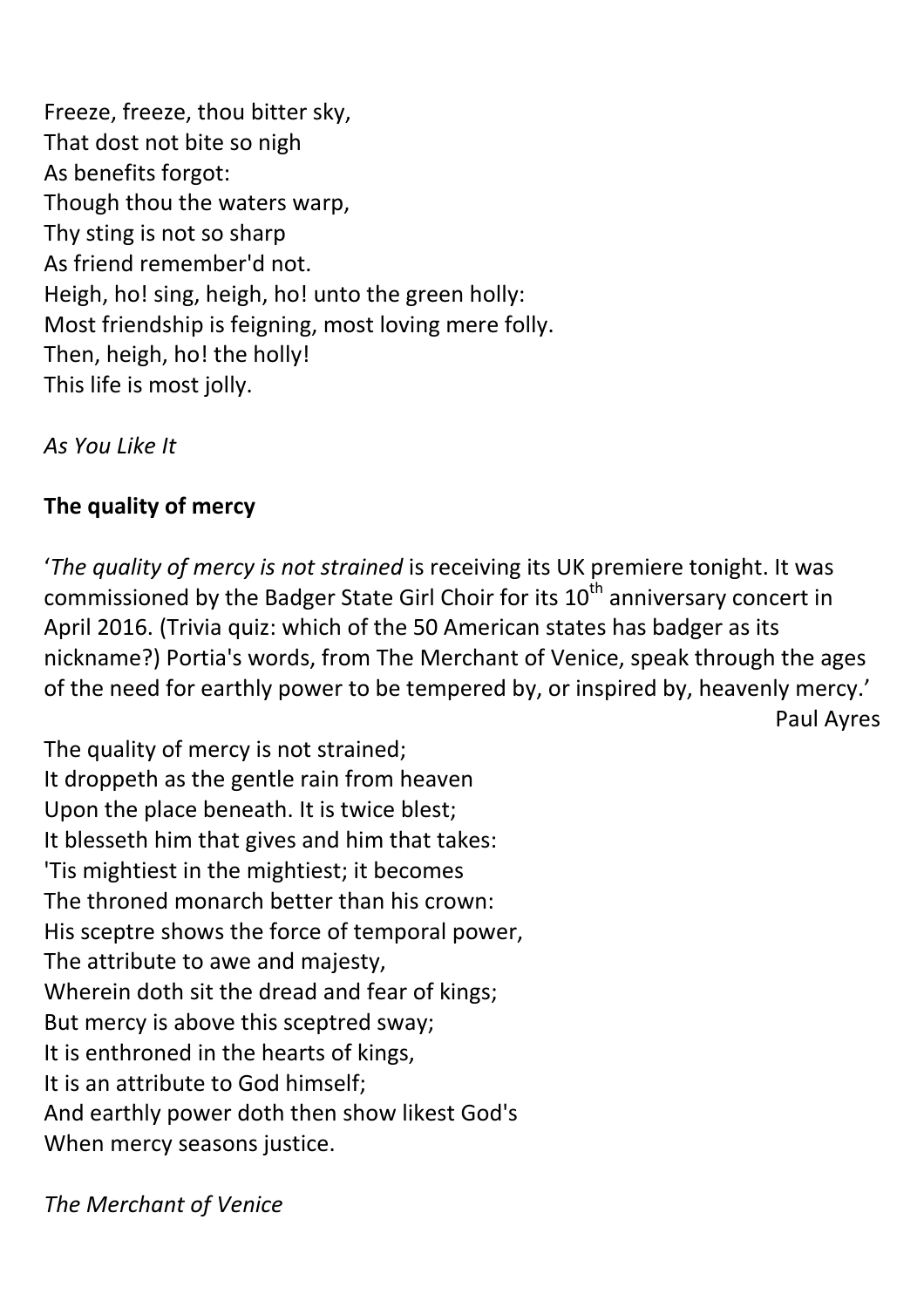### Readings on the theme of Love

 Merchant of Venice (Love going right) Midsummer Night's Dream (Love going wrong) Love's Labours Lost (ideal Love)

# Shakespeare Songs **Paul Ayres** Paul Ayres

### ... the isle is full of noises

'In 2013 the Hong Kong International Youth Choir Festival held a composing competition, for new works that set both English and Putonghua (Mandarin Chinese) words. I composed and submitted The isle is full of noises, but it didn't win - grrr! Luckily, the following year the work was awarded North Dakota State University's Edwin Fissinger Choral Composition Prize, and also took second prize in the Meistersingers of Orange County's Knapp Award. The texts, written hundreds of years and thousands of miles apart, both explore the idea of a dream, or an alternate reality. Perhaps Shakespeare and Bai Juyi had the same vision? Perhaps Caliban's island is Hong Kong?'

Paul Ayres

... the isle is full of noises,

Sounds and sweet airs, that give delight, and hurt not. Sometimes a thousand twangling instruments Will hum about mine ears; and sometime voices, That, if I then had wak'd after long sleep, Will make me sleep again: and then, in dreaming, The clouds methought would open and show riches Ready to drop upon me; that, when I wak'd I cried to dream again.

### The Tempest

| huā fēi huā                 | The bloom is not a bloom,                               |
|-----------------------------|---------------------------------------------------------|
| wù fēi wù                   | The mist not mist.                                      |
| yè bàn lái                  | At midnight she comes,                                  |
| tiān míng qù                | And goes again at dawn.                                 |
| lái rú chūn mèng ji duō shí | She comes like a spring dream - how long will she stay? |
| qù sì zhāo yún wú mì chù    | She goes like morning cloud, without a trace.           |

words by Bai Juyi (or Bo Juyi, or Po Chu-I) (771-846)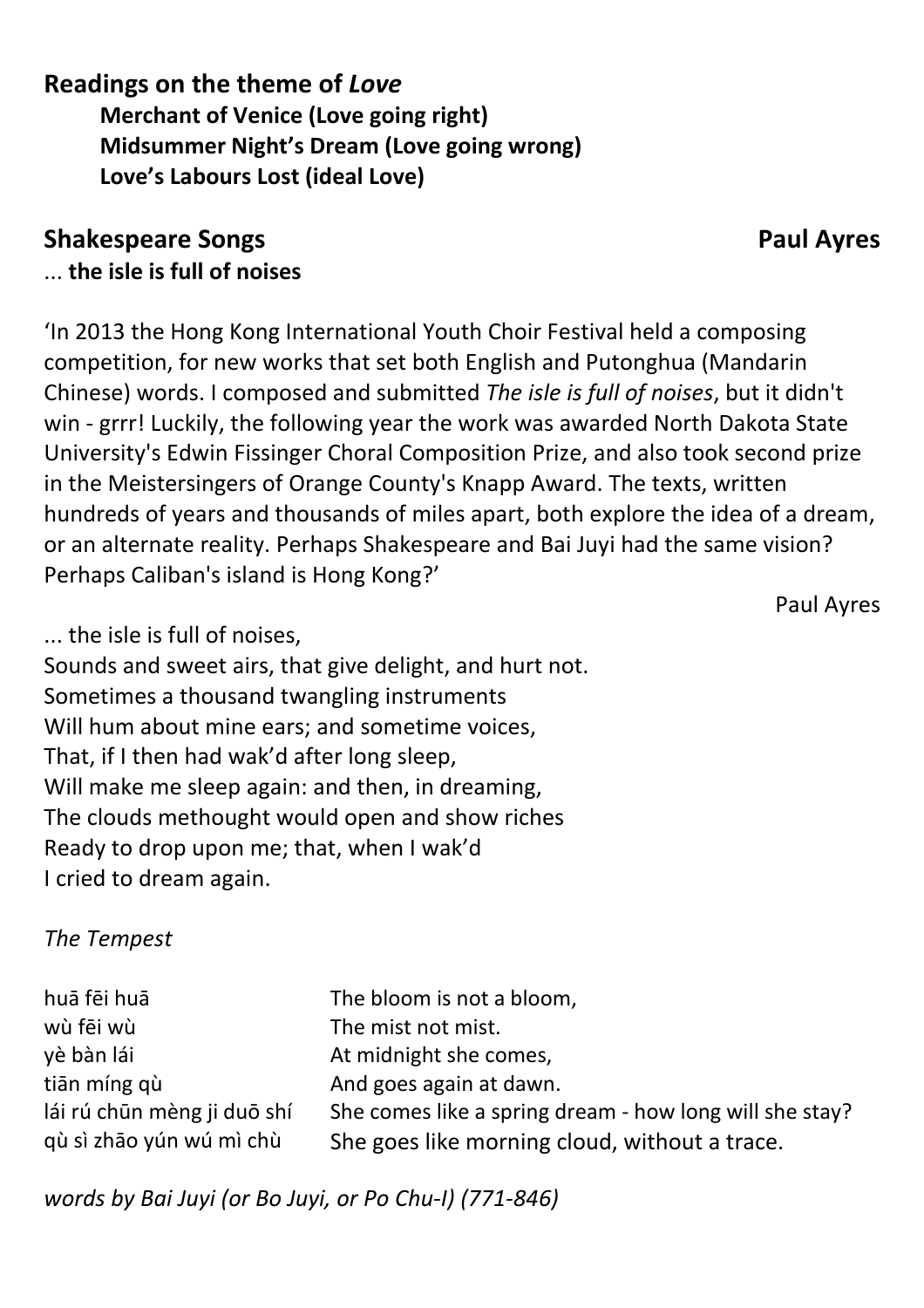### INTERVAL

# Readings on the theme of Magic The Tempest (Prospero's power) Antony and Cleopatra (Cleopatra casts a spell) Cymbeline (graveside incantation)

# An Sylvia Franz Schubert (1797-1828)

The Austrian composer Schubert died before his thirty-second birthday. In his short lifetime, he wrote seven complete symphonies, sacred music, operas, incidental music, a large number of chamber and piano works and over 600 secular songs. The majority of the songs are lieder - songs with piano accompaniment set to texts of German Romantic poets such as Goethe - but Schubert also looked to other sources for his texts.

He composed three songs to German translations of Shakespeare's words - Horch, horch die Larch (Cymbeline),Trinklied (Anthony and Cleopatra) and the wellknown An Sylvia from Two Gentlemen of Verona. The latter was written in 1826 when Schubert was at the peak of his career and just two years before his death. In the original play, Sylvia (daughter of the King of Milan) is the object of affection of three suitors, one of whom has paid a group of musicians to sing to the lady on his behalf - thus adding a comic dimension to the drama. Shakespeare's words obviously touched Schubert however and the tone of his setting is transformed, resulting in a very personal and affecting serenade.

Was ist Silvia, saget an, Daß sie die weite Flur preist? Schön und zart seh ich sie nahn, Auf Himmelsgunst und Spur weist, Daß ihr alles untertan.

Ist sie schön und gut dazu? Reiz labt wie milde Kindheit; Ihrem Aug' eilt Amor zu, Dort heilt er seine Blindheit Und verweilt in süßer Ruh.

Who is Silvia? What is she, That all our swains commend her? Holy, fair, and wise is she; The heaven such grace did lend her, That she might admirèd be.

Is she kind as she is fair? For beauty lives with kindness. Love doth to her eyes repair, To help him of his blindness, And, being helped, inhabits there.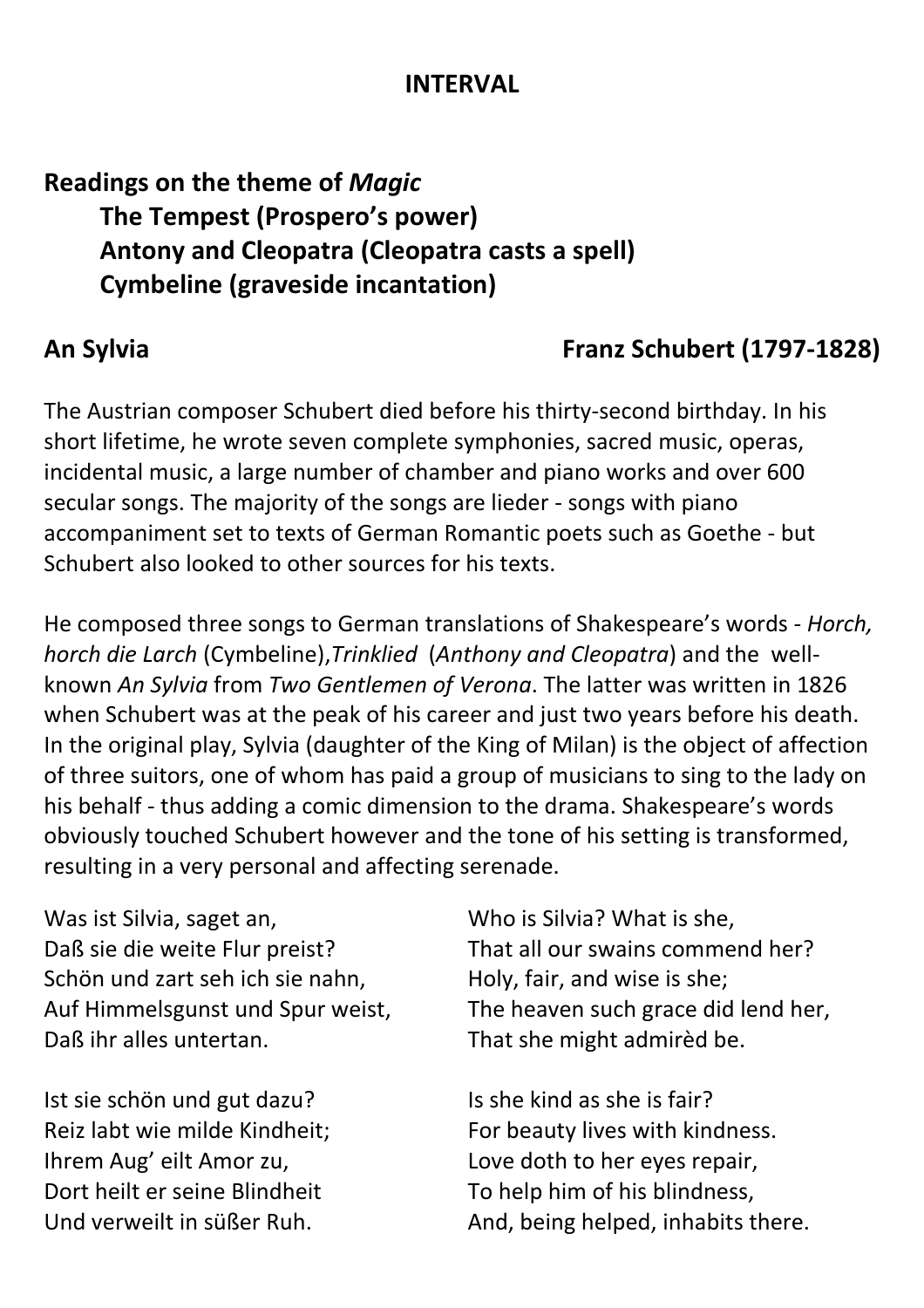Darum Silvia, tön, o Sang, Der holden Silvia Ehren; Jeden Reiz besiegt sie lang, Den Erde kann gewähren: Kränze ihr und Saitenklang!

Then to Silvia let us sing, That Silvia is excelling; She excels each mortal thing Upon the dull earth dwelling: To her let us garlands bring.

translated by Eduard von Bauernfeld

The Two Gentlemen of Verona

# Three madrigals Emma Lou Diemer (b.1927)

The Kansas-born Emma Lou Diemer is a keyboard performer and composer. She studied at Yale, has a doctorate in composition and is currently a professor at the University of California. Diemer writes for orchestra, chamber groups, voices, piano, organ and electronic media and embraces both traditional and experimental styles.

Diemer's vocal compositions include a Mass for chorus, two pianos and percussion and Songs for the Earth (2005) a piece for chorus and orchestra, set to the diverse texts of Hildegard von Bingen, Omar Khayyam and Emily Dickinson. For her smaller-scale choral pieces, Diemer's chosen texts are again wide-ranging and include the early English writers Thomas Campion, John Donne and Shakespeare.

The Three Madrigals, published in 1962, are settings of words from Twelfth Night, Measure for Measure and Much Ado about Nothing (the latter text is to be heard again later in the Vaughan Williams cantata). Although not sung a capella (and therefore not madrigals in the strict sense), Diemer's songs nevertheless capture the essence of the Elizabethan form with imitative vocal passages, rhythmic drive and interesting harmonies. The quirky piano part plays an integral and dynamic role.

### O Mistress mine, where are you roaming?

O stay and hear! your true-love's coming That can sing both high and low; Trip no further, pretty sweeting, Journeys end in lovers meeting Ev'ry wise man's son doth know.

What is love? 'Tis not here after; Present mirth hath present laughter; What's to come is still unsure: In delay there lies no plenty, Then come kiss me, Sweet-and-twenty, Youth's a stuff will not endure.

Twelfth Night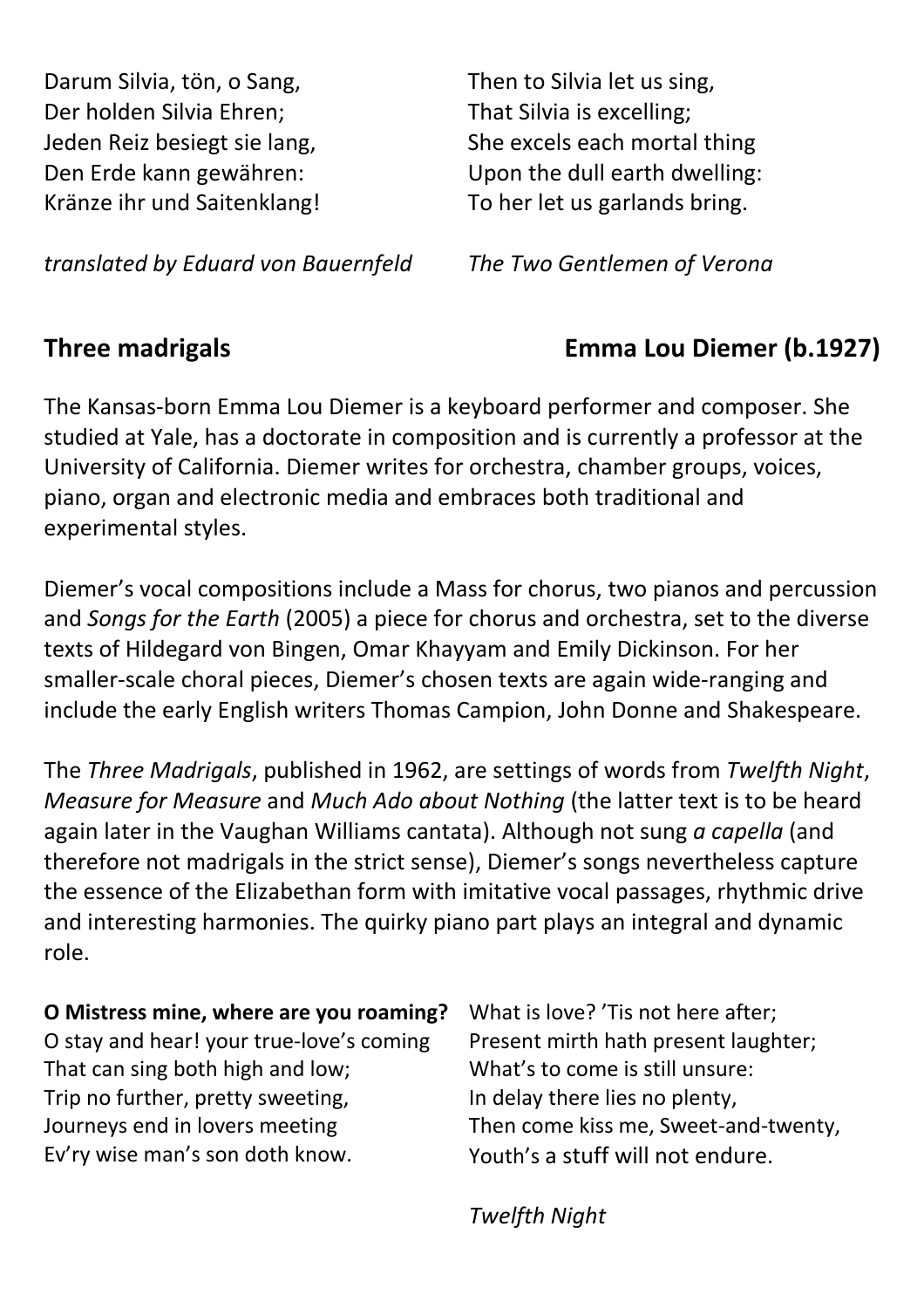### Take, oh take those lips away,

That so sweetly were forsworn, And those eyes: the break of day, Lights that do mislead the morn; But my kisses bring again, bring again, Seals of love, but sealed in vain, sealed in vain.

Measure for Measure

### Sigh no more, ladies, sigh no more,

Men were deceivers ever; One foot in sea and one on shore; To one thing constant never. Then sigh not so, But let them go, And be you blithe and bonny; Converting all your sounds of woe Into Hey nonny, nonny.

Sing no more ditties, sing no mo, Of dumps so dull and heavy; The fraud of men was ever so Since summer first was leavy. Then sigh not so, But let them go, And be you blithe and bonny; Converting your sounds of woe Into Hey nonny, nonny, hey!

Much Ado about Nothing

# Readings on the theme of Night Henry IV Part 2 (Insomnia) Richard III (Nightmare) Romeo and Juliet (Ecstasy)

# Je veux vivre Charles-François Gounod (1818-1893)

Gounod, the son of a pianist mother and an artist father, was born in Paris. He studied at the Conservatoire and then spent four years in Italy where he heard, and was influenced by the music of composers such as Palestrina. In his early career, the focus of Gounod's composition was sacred music and at one time he gave serious consideration to entering the priesthood.

In 1849 he met the singer Pauline Viardot and her impresario husband and became seduced by the world of opera. His first such work, Sapho, was performed in 1851 but was a commercial failure and it was not until Faust was performed in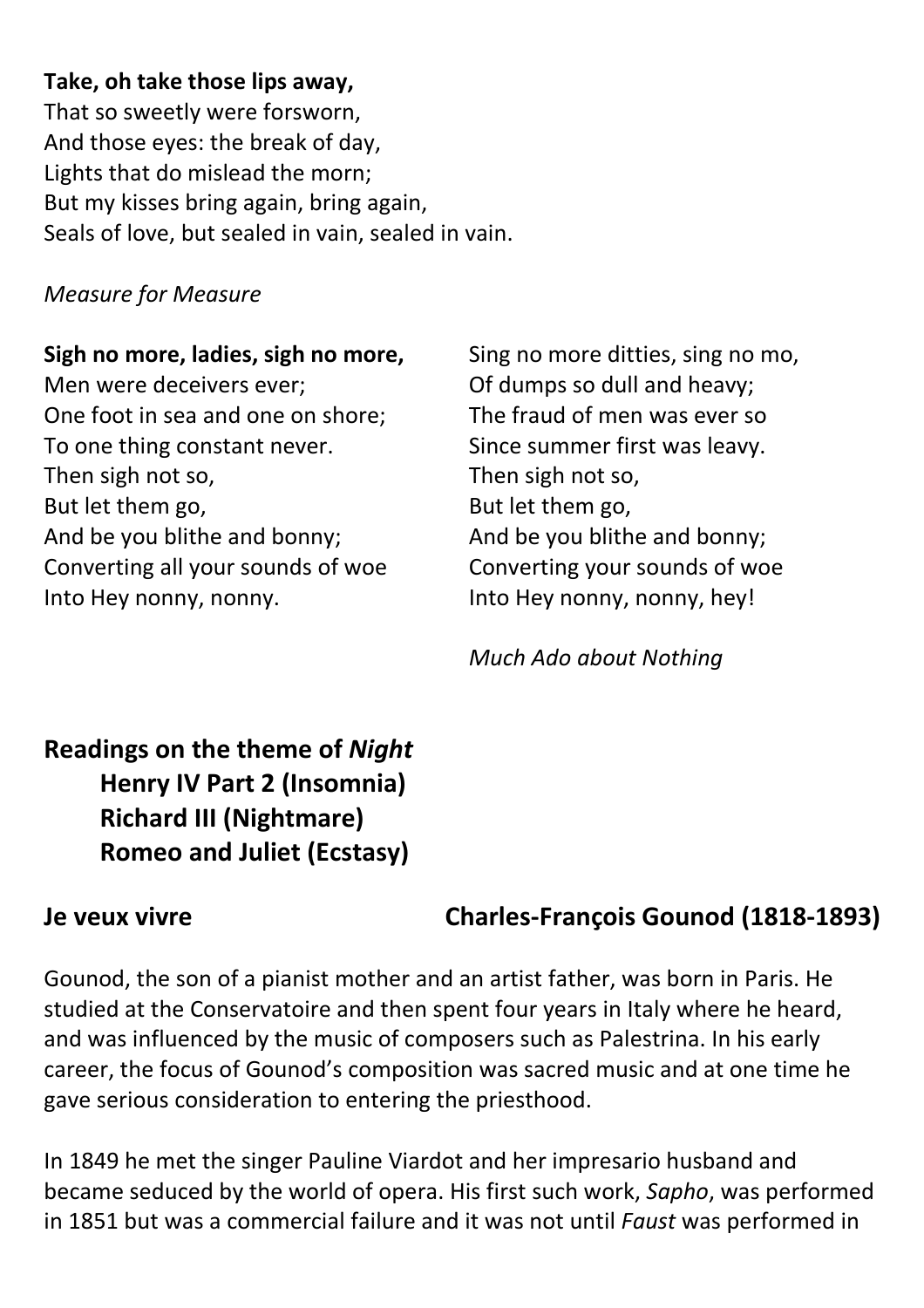1859 that Gounod achieved recognition as a serious composer of the genre. Romeo et Juliette was staged in Paris in 1867 but it is infrequently heard today. The aria Je veux vivre comes from a scene in the first Act. At this point in the drama, Juliette - yet to encounter Romeo - is listening to her nurse singing the praises of Paris, the favoured suitor of her father. Juliette responds, revelling in her heart-free state, by singing this joyful waltz.

| Je veux vivre                   | I want to live                             |
|---------------------------------|--------------------------------------------|
| Dans le rêve qui m'enivre       | In the dream that exhilarates me           |
| Ce jour encore!                 | This day again!                            |
| Douce flamme,                   | Sweet flame,                               |
| Je te garde dans mon âme        | I guard you in my soul                     |
| Comme un trésor!                | Like a treasure!                           |
| Cette ivresse de jeunesse       | This rapture of youthfulness               |
| Ne dure hélas! qu'un jour,      | Doesn't last, alas! but a day,             |
| Puis vient l'heure              | Then comes the hour                        |
| Oú l'on pleure,                 | At which one cries,                        |
| Le coeur cède à l'amour,        | The heart surrenders to love               |
| Et le bonheur fuit sans retour! | And the happiness flies without returning! |
| Loin de l'hiver morose,         | Far from a morose winter,                  |
| Laisse moi sommeiller,          | Let me slumber                             |
| Et respirer la rose,            | And breathe in the rose                    |

words by Jules Barbier

Avant de l'effeuiller.

translated by Robert Glaubitz

### Reading:

### Bernard Levin: Quoting Shakespeare

### In Windsor Forest Ralph Vaughan Williams 1872-1958

Ralph Vaughan Williams is known mainly as a composer of symphonies, chamber and choral works, but he also wrote for film and stage. He was greatly influenced by the music of English composers of the 16th Century and traditional folk song.

Before it dies.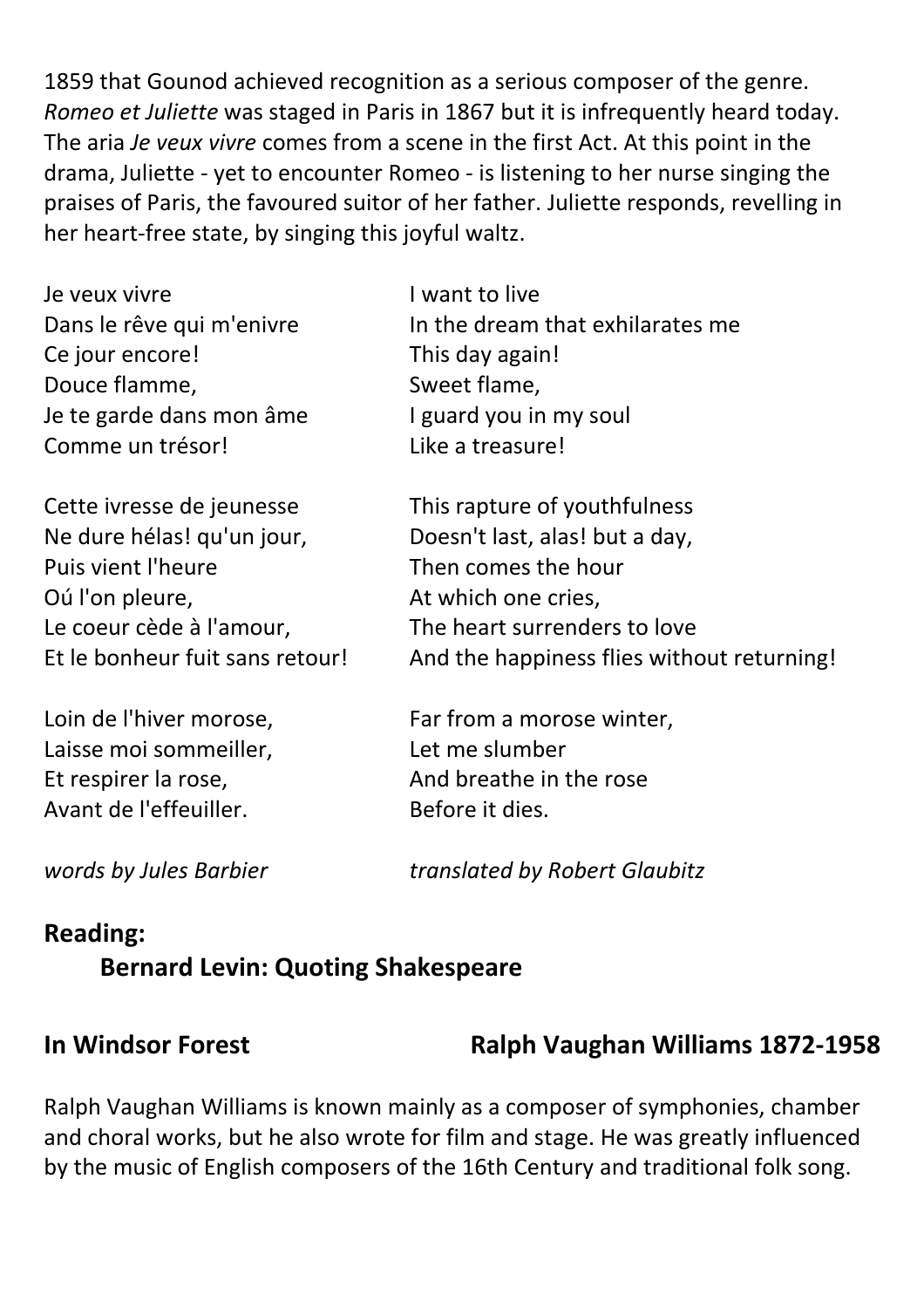In 1913, Vaughan Williams spent a year as the music director of a Shakespeare Festival at Stratford-upon-Avon. Here, while arranging music for a number of plays, he conceived the idea of writing an opera loosely based on The Merry Wives of Windsor – aware that the composer Verdi had already produced a comic masterpiece, Falstaff, based on the same drama. His work entitled Sir John in Love was composed between 1924 and 1928 and premiered by students at the Royal College of Music in 1929. The opera, his third, did not receive critical acclaim, was not professionally performed until 1946 and - like his other four works of the genre - has not entered the popular repertoire. Nevertheless, Sir John in Love contains some delightfully lyrical and dramatic music and it is not surprising that the composer decided to rearrange excerpts for publication. The result was In Windsor Forest (1931) a cantata for chorus and solo soprano, with words by Shakespeare and other Elizabethan authors.

The first movement, The Conspiracy, is based on a text (heard earlier in Emma Lou Diemer's third madrigal setting) from Much Ado about Nothing and is an exuberant chorus in three parts for women's voices. Drinking Song for tenors and basses is set to words attributed to John Still, the 16th Century bishop and writer. The third movement, Falstaff and the Fairies, combines words by Shakespeare and Ravenscroft and comes from the scene of Falstaff's humiliation in The Merry Wives of Windsor (as described in the notes for the Verdi aria, performed earlier). Here, the unfolding episodes of the plot are clearly enhanced by music of dramatic flair and atmosphere. A lyrical and lilting setting of Ben Jonson's poem The Triumph follows and the cantata concludes with an Epilogue to words by Thomas Campion words "borrowed" by Shakespeare and sung in a joyous contrapuntal setting.

### The Conspiracy

Sigh no more, ladies, sigh no more, Men were deceivers ever; One foot in sea and one on shore; To one thing constant never. Then sigh not so, But let them go, And be you blithe and bonny; Converting all your sounds of woe Into Hey nonny, nonny.

Sing no more ditties, sing no more, Of dumps so dull and heavy; The fraud of men was ever so Since Summer first was leavy. Then sigh not so, But let them go, And be you blithe and bonny; Converting all your sounds of woe Into Hey nonny, nonny. Words by William Shakespeare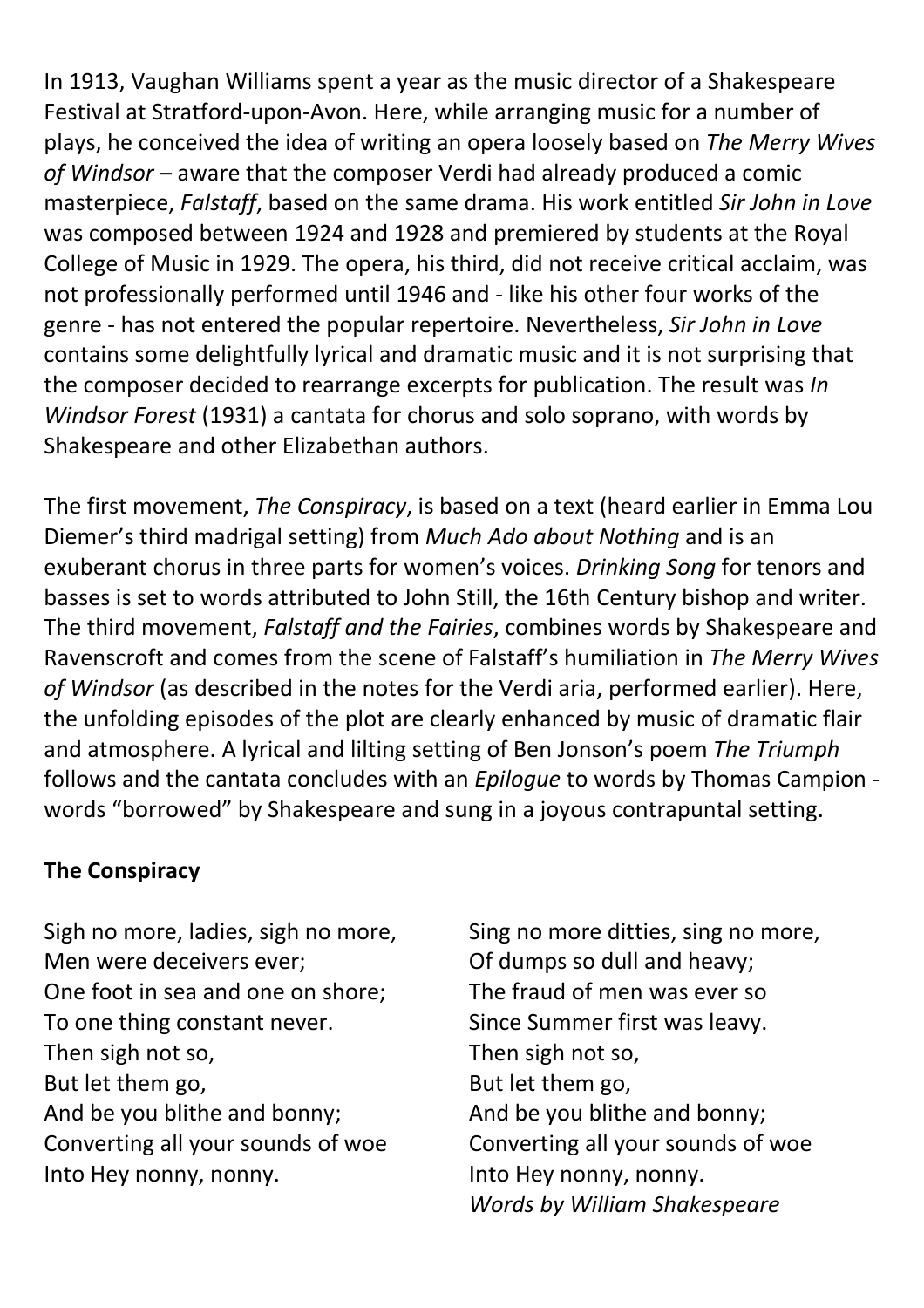### Drinking Song

Back and side go bare, go bare, Both foot and hand go cold; But, belly, God send thee good ale enough, Whether it be new or old.

- Jolly good ale and old.

I cannot eat but little meat, My stomach is not good; But sure I think that I can drink With him that wears a hood.

Though I go bare, take ye no care, I am nothing acold; I stuff my skin so full within Of jolly good ale and old.

### Falstaff and The Fairies

Round about in a fair ring-a, Thus we dance and thus we sing-a, Trip and go, to and fro, over this green-a All about, in and out over this green-a. Fairies black, grey, green and white You moonshine revellers and shades of night, You orphan heirs of fixed destiny, Attend your office and your quality. But till 't is one o' clock, Our dance of custom round about the oak Of Herne the hunter let us not forget. Lock hand in hand, yourselves in order set, And twenty glow-worms shall our lanterns be to guide our measure round about the tree. But stay! I smell a man of middle earth. Vile worm, thou wast o'erlooked even in thy birth. Corrupt, corrupt and tainted with desire!

I love no roast but a nutbrown toast, And a crab laid in the fire, A little bread shall do me stead, Much bread I no desire.

No frost nor snow, no wind I trow, Can hurt me if I would, I am so wrapt, and throughly lapt Of jolly good ale and old.

words by John Still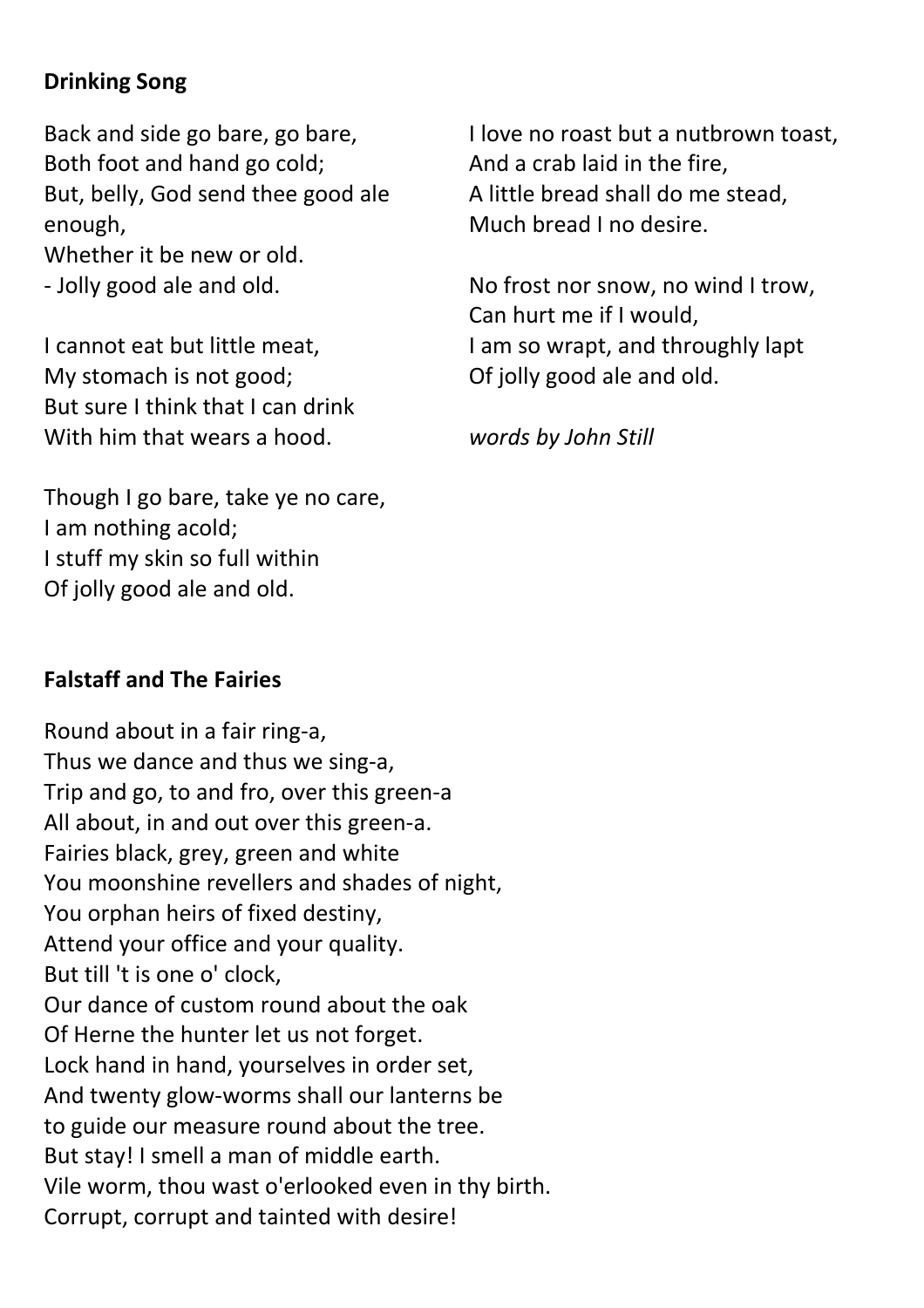A trial, come, come, will this wood take fire? About him, fairies, sing a scornful rhyme; And, as you sing, pinch him to your time. Pinch him pinch him black and blue, Saucy mortals must not view What the Queen of stars is doing, Nor pry into our fairy wooing. Pinch him blue, and pinch him black Let him not lack, let him not lack Sharp nails to pinch him blue and red Till sleep has rocked his addle head, Pinch him fairies, mutually, Pinch him for his villainy. Pinch him and burn him and turn him about, Till candles and starlight and moonshine be out.

words by Shakespeare, Ravenscroft, Lyly

### Wedding Chorus

See the chariot at hand here of love Wherein my lady rideth. Each that draws is a swan or a dove, And well the car Love guideth; As she goes all hearts do duty Unto her beauty; And enamoured do wish, so they might But enjoy such a sight, That they still were to run by her side Through swords, through seas whither she would ride. Do but look on her eyes, They do light all that Love's world compriseth. Do but look on her hair, It is bright as Love's star when it riseth. Do but mark, her forehead's smoother Than words that soothe her; And from her arched brows such a grace Sheds itself through the face,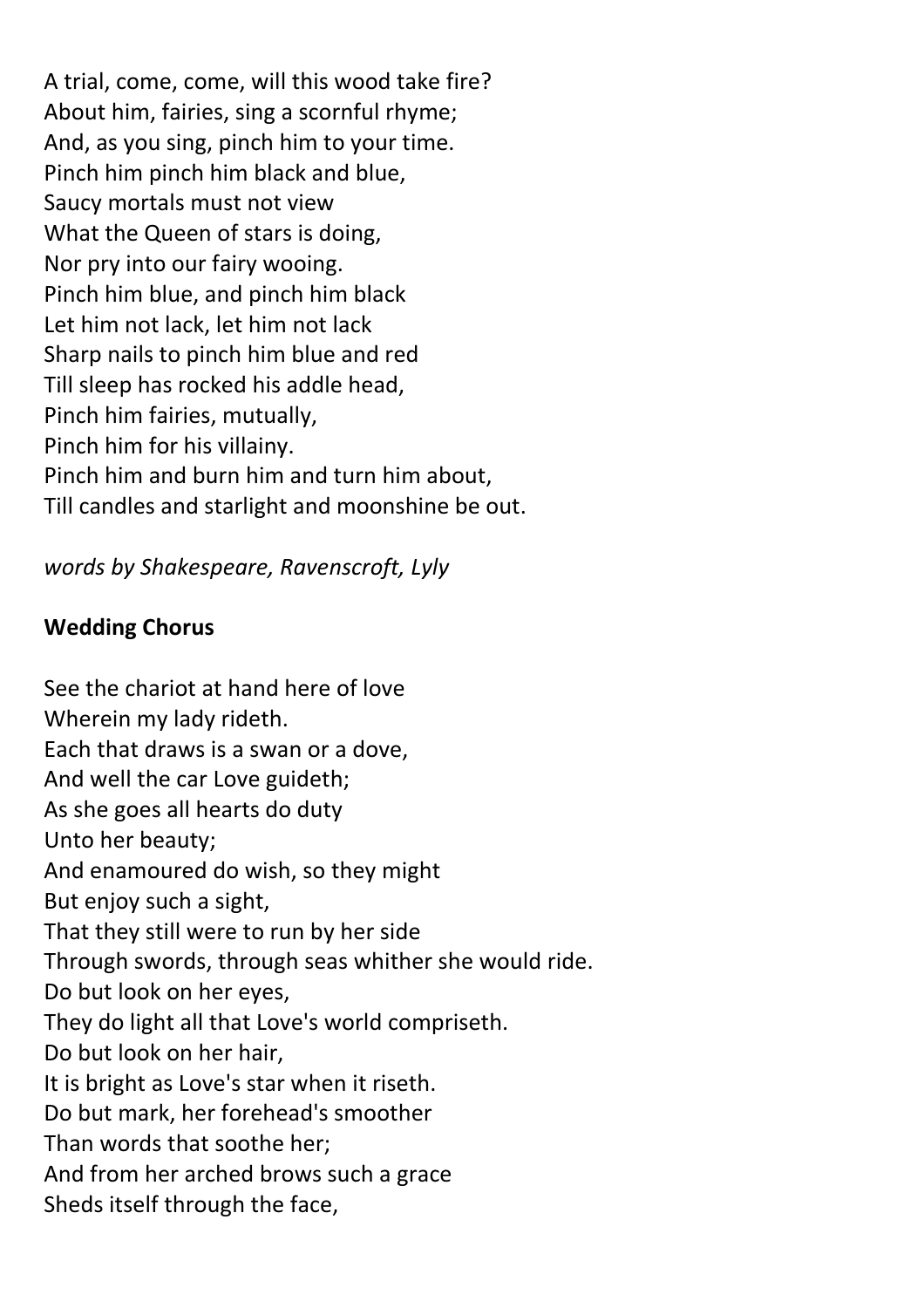As alone there triumphs to the life, All the gain, all the good of the elements' strife. Have you seen but a bright lily grow Before rude hands have touched it? Have you marked but the fall of the snow Before the soil hath smutched it? Have you felt the wool of the beaver Or swan's down ever? Or have smelt of the bud of the brier Or the nard in the fire? Or have tasted the bag of the bee? O so white, O so soft, O so sweet is she!

### words by Ben Jonson

### Epilogue

Whether men do laugh or weep, Whether they do wake or sleep, Whether they die young or old, Whether they feel heat or cold, There is underneath the sun Nothing in true earnest done.

All our pride is but a jest. None are worst and none are best. Grief and joy and hope and fear Play their pageants ev'rywhere. Vain opinion all doth sway, And the world is but a play.

words from Campion and Rossetter's Book of Airs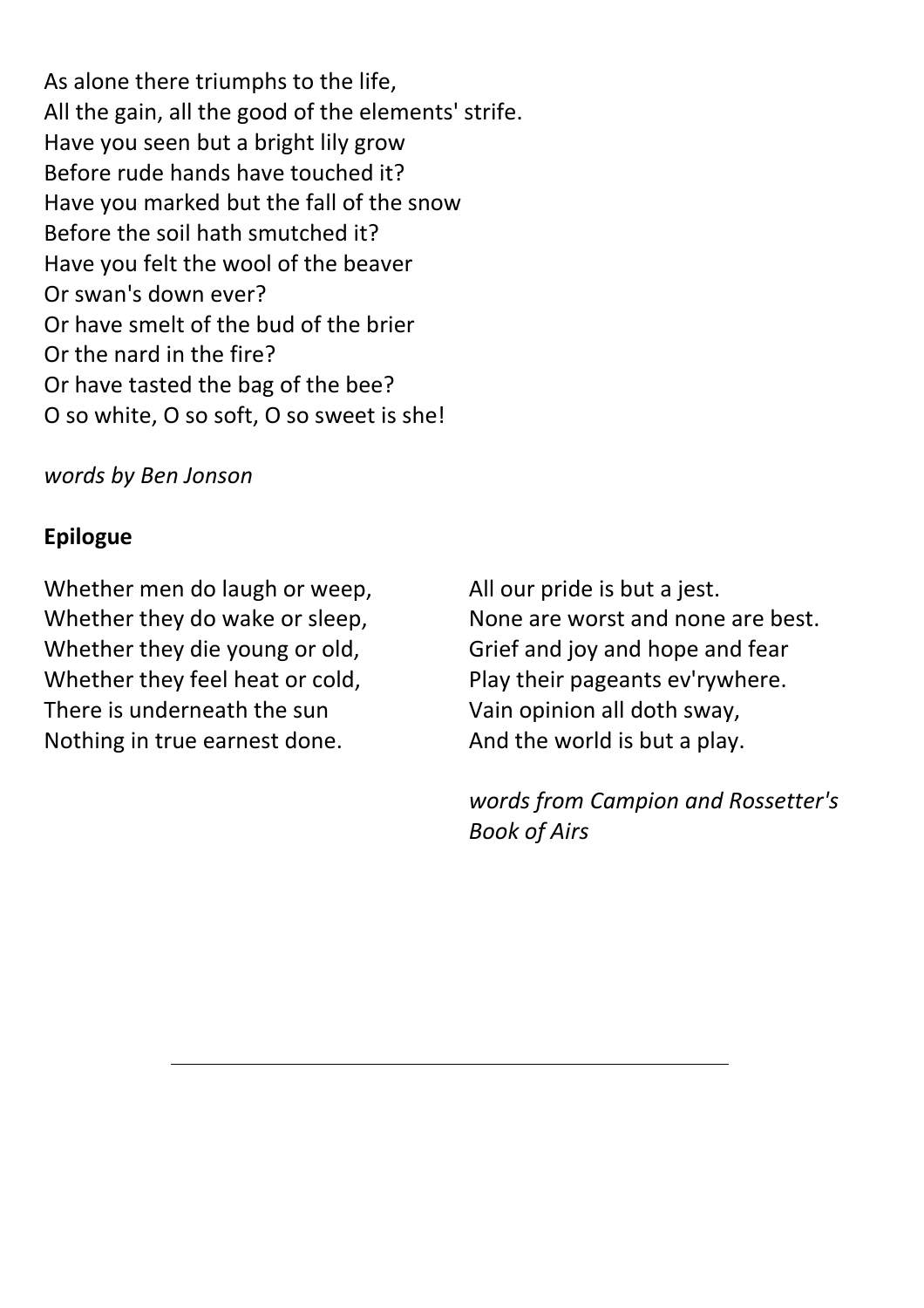# Kirsty Hopkins



Kirsty read Music at Manchester University and Trinity College of Music where she won the Elizabeth Schumann Lieder Prize.

Recent stage work includes The Passion – The Sixteen and Streetwise Opera's landmark staging of Bach St Matthew Passion which received rave reviews and was broadcast on BBC4. Thomas Tallis by Jessica Swale at the beautiful candlelit Sam Wanamaker Theatre at Shakespeare's Globe; playing Ruth Ellis,

the last woman to be hanged in the UK, in Entanglement, a new opera by Charlotte Bray and Amy Rosenthal; Betrayal, I Fagiolini's murderous fusion of renaissance music and contemporary dance; the title role in Sally Beamish's opera Hagar in the Wilderness; being onstage singer for Rambert Dance Company's 2012/13 season performing their new work Labyrinth of Love; Asphodéle Chabrier L'Etoile for Sir John Eliot Gardiner, Cupid Purcell King Arthur for New Chamber Opera and the title role in Purcell Bonduca for Orchestra of the Age of Enlightenment.

Concert performances include Purcell Indian Queen, Welcome Odes for King Charles II and King Arthur and Handel Dixit Dominus for Harry Christophers CBE and The Sixteen, Handel Messiah for English Chamber Orchestra, Glory of Venice programme and Monteverdi Vespers for OAE, Bach Lutheran Mass in G Minor for Australian Chamber Orchestra, Soprano Evangelist Arvo Pärt Passio for Eric Whitacre conducting Hamburg Symphony Orchestra, Handel Israel in Egypt for Sir John Eliot Gardiner, the world premiere of Howard Goodall Every Purpose under the Heaven and Mozart Ch'io mi Scordi di Te with Joanna MacGregor. She made her proms debut in the BBC "Inspire" Young Composers Prom for Aurora Orchestra.

Future plans include playing the title role in John Barber's new opera The Nightingale in Aldeburgh and recording more Purcell for Harry Christophers.

When not singing, Kirsty spends all her time trying to keep up with her gorgeous (and rather cheeky) 8 year old daughter!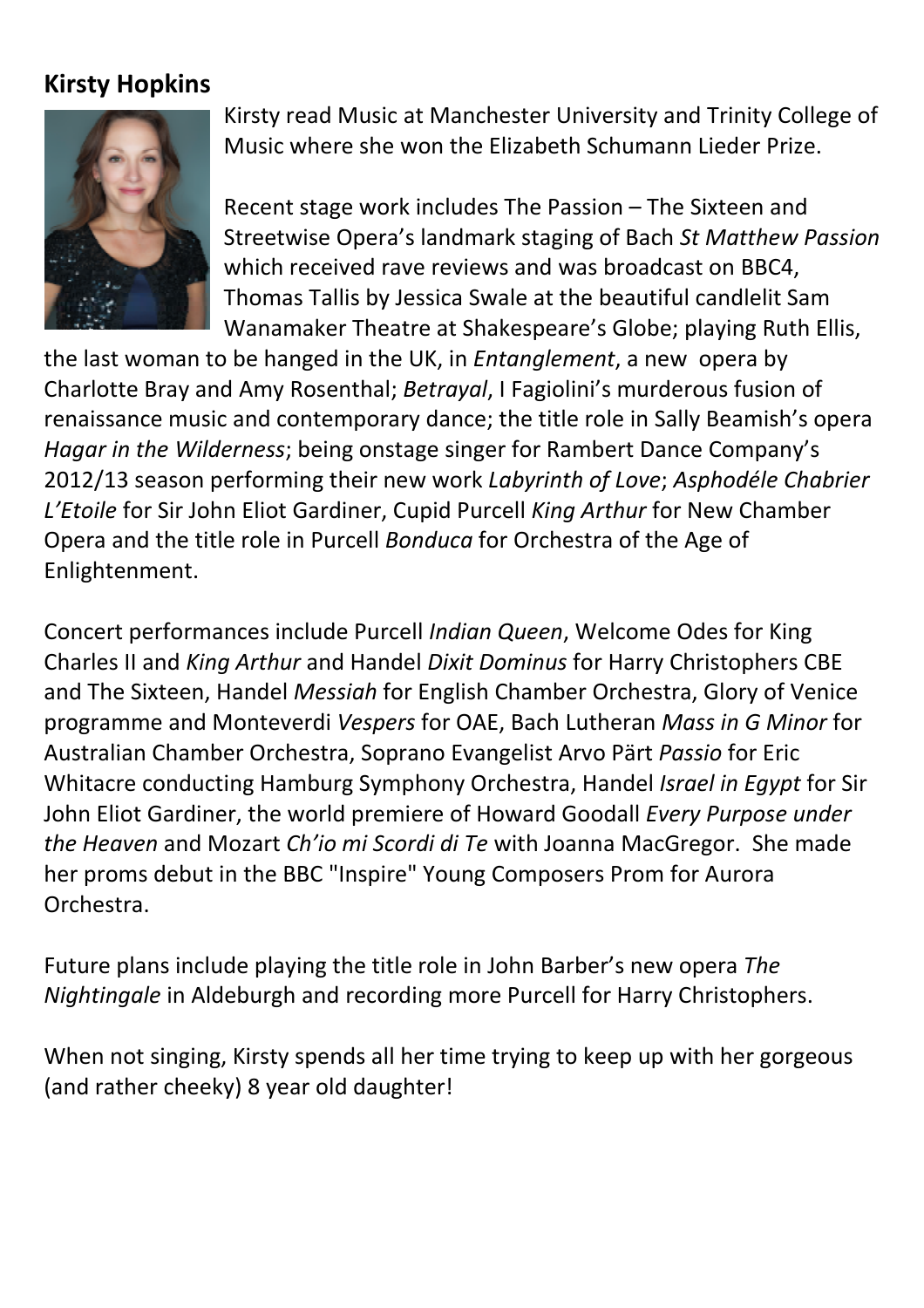# Katie Abbott



Katie trained at the Arts Educational Schools from an early age. She has worked extensively in theatre and television alongside a lifelong teaching career. She has enjoyed acting with Morecambe and Wise, Mike Yarwood and Bruce Forsyth in television entertainment, and she includes working with Sean Matthias, The Royal Shakespeare Company, touring the country as Sally Brown in Snoopy and playing Carla in

Kennedy's Children, Los Angeles amongst her theatrical roles.

Alongside several engagements as a drama and elocution teacher within schools, Katie has developed her pioneering Theatre Workshops for children throughout many London boroughs over the last three decades, presenting accessible streetwise workshops to children and teenagers which also offer the Trinity syllabus and grades. In 1994 these workshops were awarded a National Lottery Arts Award. Katie is also a children's playwright, whose work has been performed at The Donmar Warehouse Theatre, The Richmond Shakespeare Society, The Orange Tree Theatre, the historic Normansfield Theatre, Teddington, The Pauline Quirke Academy and The London Wetlands Trust. She has taught drama privately for many years, producing and directing performances and plays in schools and local theatres, and taking children and teenagers through drama exams and festivals with great success.

Katie started her career dancing with Frank Sinatra, she has acted on the West End stage, and she is proud to have steered and named the pop band Right Said Fred. She has devoted her career to conveying her extensive experience through her teaching, directing and writing.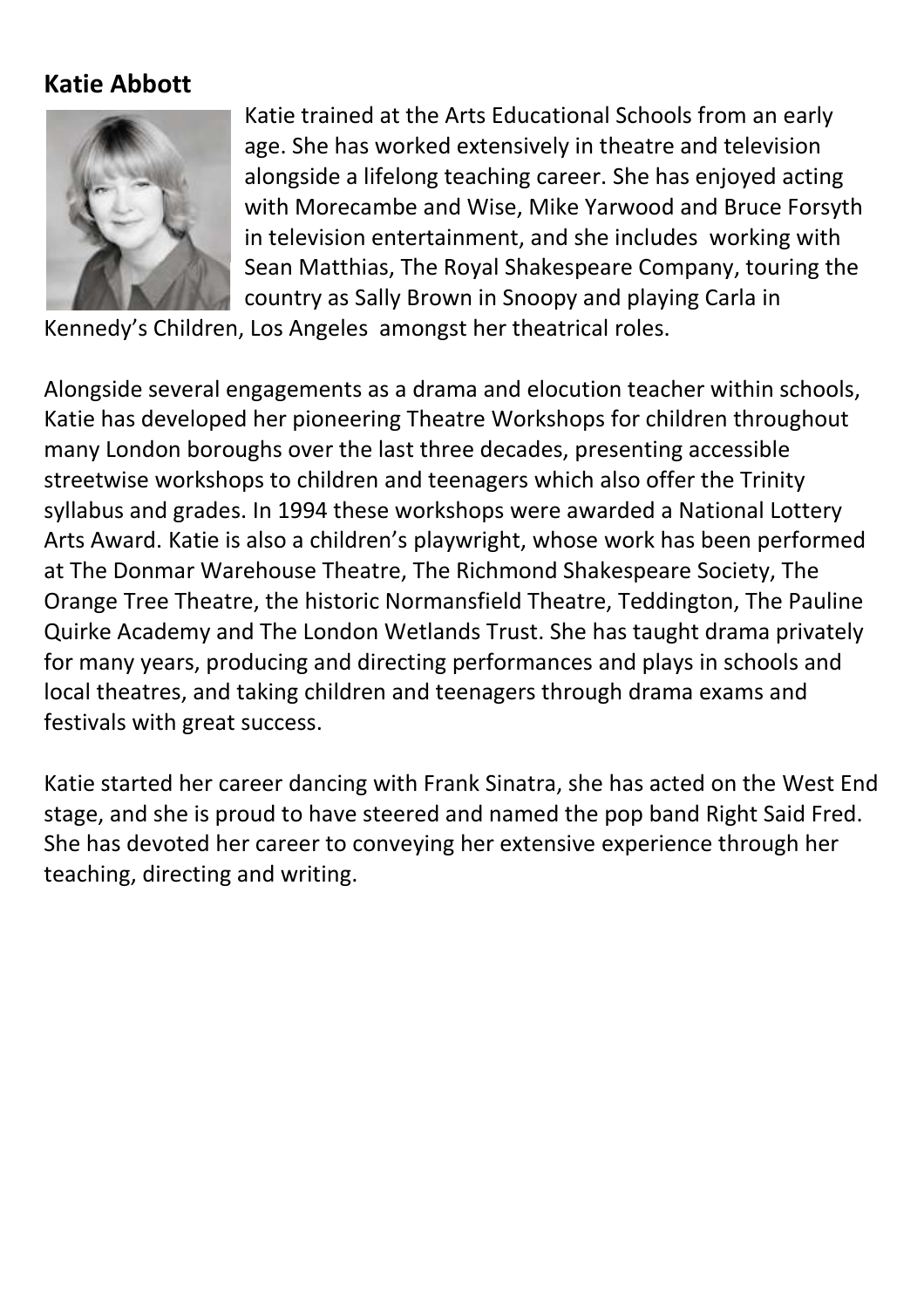# Daniel Wain



Over the past six years Daniel has appeared frequently with local theatre companies Richmond Shakespeare Society [RSS] and Teddington Theare Company [TTC]. His favourite roles have included Roma in Glengarry Glen Ross, Major Arnold in Taking Sides, Ford in The Merry Wives of Windsor, Iago in Othello and the title roles in Henry VIII and Uncle Vanya for RSS; and Douglas in Man of the Moment, Bernard in Arcadia, Nelson in Rat in the Skull, Sparkish in The Country Wife and Captain Hook in Peter Pan for TTC.

Nominated for six ArtsRichmond Swan Awards, he won for lovely Pato Dooley in The Beauty Queen of Leenane and not-so-lovely DS Johnson in This Story of Yours. This year he has gone from the villainous Flamineo in The White Devil to naïve Robert in Boeing-Boeing, after finishing 2015 with a Sondheim revue. Before this he ran his own semi-professional theatre company 'Strut & Fret', which enjoyed five-star success at the Edinburgh Fringe Festival, as well as several happy years on the London fringe. A published playwright and award-winning conference speaker, Daniel now makes his living as a learning and development consultant/trainer/coach/writer/lecturer/cat-whisperer...

### Gavin Roberts



Gavin Roberts enjoys a varied career as a piano accompanist. He has partnered singers in recital at Wigmore Hall, the Barbican Hall and the Royal Festival Hall, and is Artistic Director of the recital series Song in the City, for whom he has devised more than 100 recital programmes. He has appeared at The Cheltenham Festival, Dartington International Summer School, The Ludlow Weekend of English Song, The Ryedale Festival, The Young Songmakers'

Photo: Felipe Tozzato Almanac, and The Oxford Lieder Festival. He works most regularly with soprano Lucy Hall, with whom he was the winner of the Oxford Lieder Young Artist Platform, and actor Rosamund Shelley, with whom he performs her onewoman shows Novello & Son and War Songs.

He has played for The BBC Singers, The Joyful Company of Singers, Constanza Chorus, The Hanover Band, Tiffin Boys' Choir, and as a repetiteur for Sir Roger Norrington and the late Richard Hickox. Gavin has appeared regularly on BBC Radio broadcasts as a soloist and accompanist, often giving premiere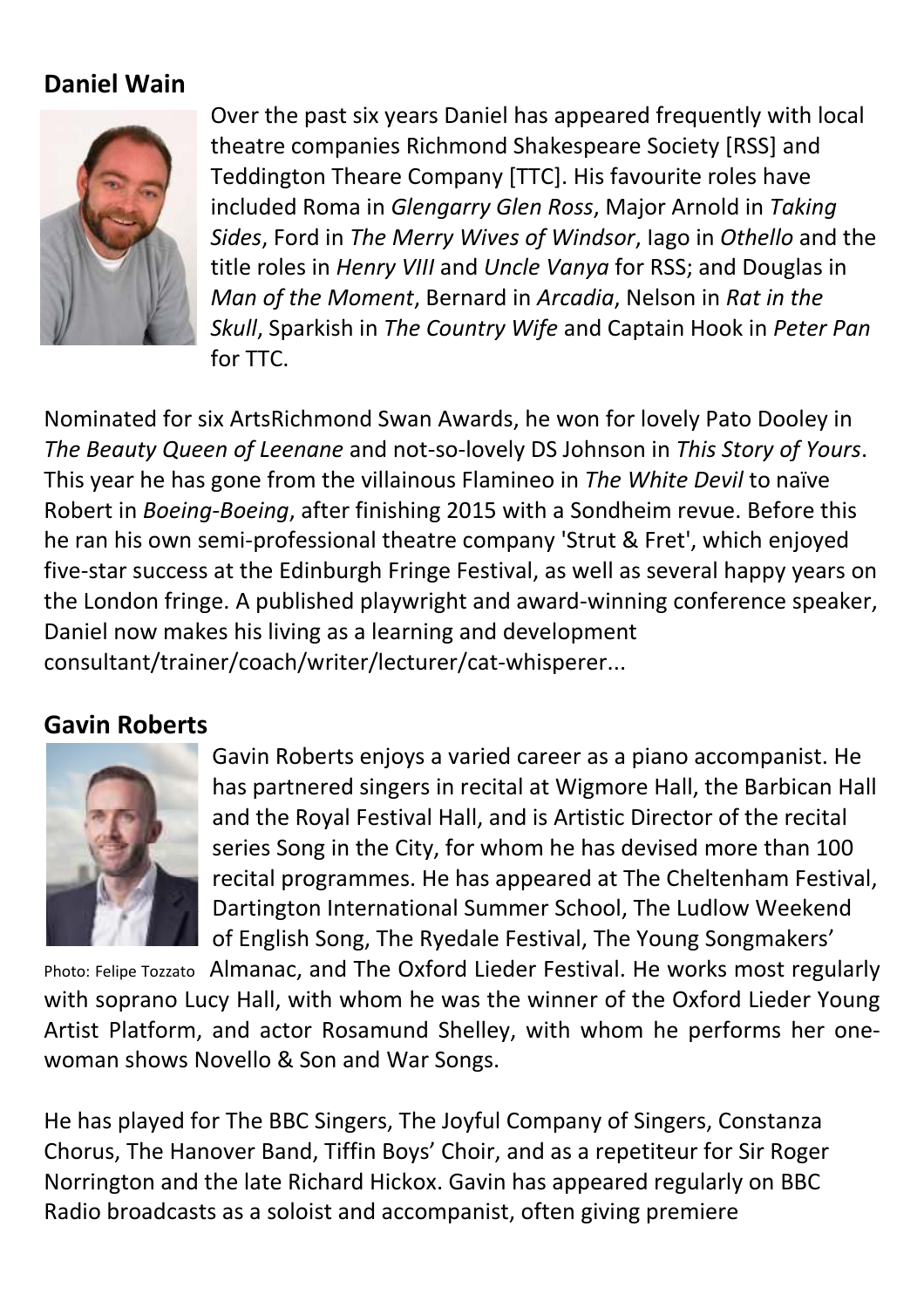performances of new works. He has played on numerous recordings for the BBC, ASV, Guild and Priory Records. His most recent project is a CD recording of London-themed song commissions for Song in the City.

Gavin studied piano with Andrew West and Eugene Asti at the Guildhall School of Music & Drama, where he is now a Professor of Academic Studies and a Staff Pianist. He previously read Music at Gonville and Caius College, Cambridge, where he also held the organ scholarship. Following this, Gavin gained a Master's degree from King's College London. Gavin is Organist and Director of Music at St Marylebone Parish Church. More details: www.gavinroberts.org & www.songinthecity.org

# Paul Ayres



Paul Ayres is Concordia Voices' regular accompanist - he is standing in as conductor for this concert and for the autumn term, before the choir appoints a new musical director in January 2017. He was born in London, studied music at Oxford University, and now works freelance as a composer & arranger, choral conductor & musical director, and organist & accompanist.

His works have been awarded prizes in composition competitions in Canada, Croatia, New Zealand, Russia, Spain, Switzerland, the UK and the USA. Paul is a prolific arranger, and has also "re-composed" classical works by Handel, Fauré and Purcell (Messyah, 4A Wreck and Purcell's Funeral Sentence).

Commissions for 2016 include: The Singers (Association of Music in International Schools, Luxembourg), O laud the Lord (Savannah River Winds, Georgia), an arrangement of It's Raining Men (Les Sirènes, Glasgow), The quality of mercy (Badger State Girl Choir), Prelude on Du laesst den Tag (Carus Music Publishers, Germany), Storm and Tide (St Peter-ad-Vincula, Roydon) and an arrangement of None of the Above (London Humanist Choir).

As an organist, Paul has particularly enjoyed creating classical transcriptions, arrangements and adaptations of popular titles (Whiter Shade of Pale, Mission Impossible, Over the Rainbow, Andrew Lloyd Webber's Variations on a theme of Paganini, Beatles tunes and Happy Hardcore tracks), many of which will feature on a new CD to be released by Priory Records in autumn 2016.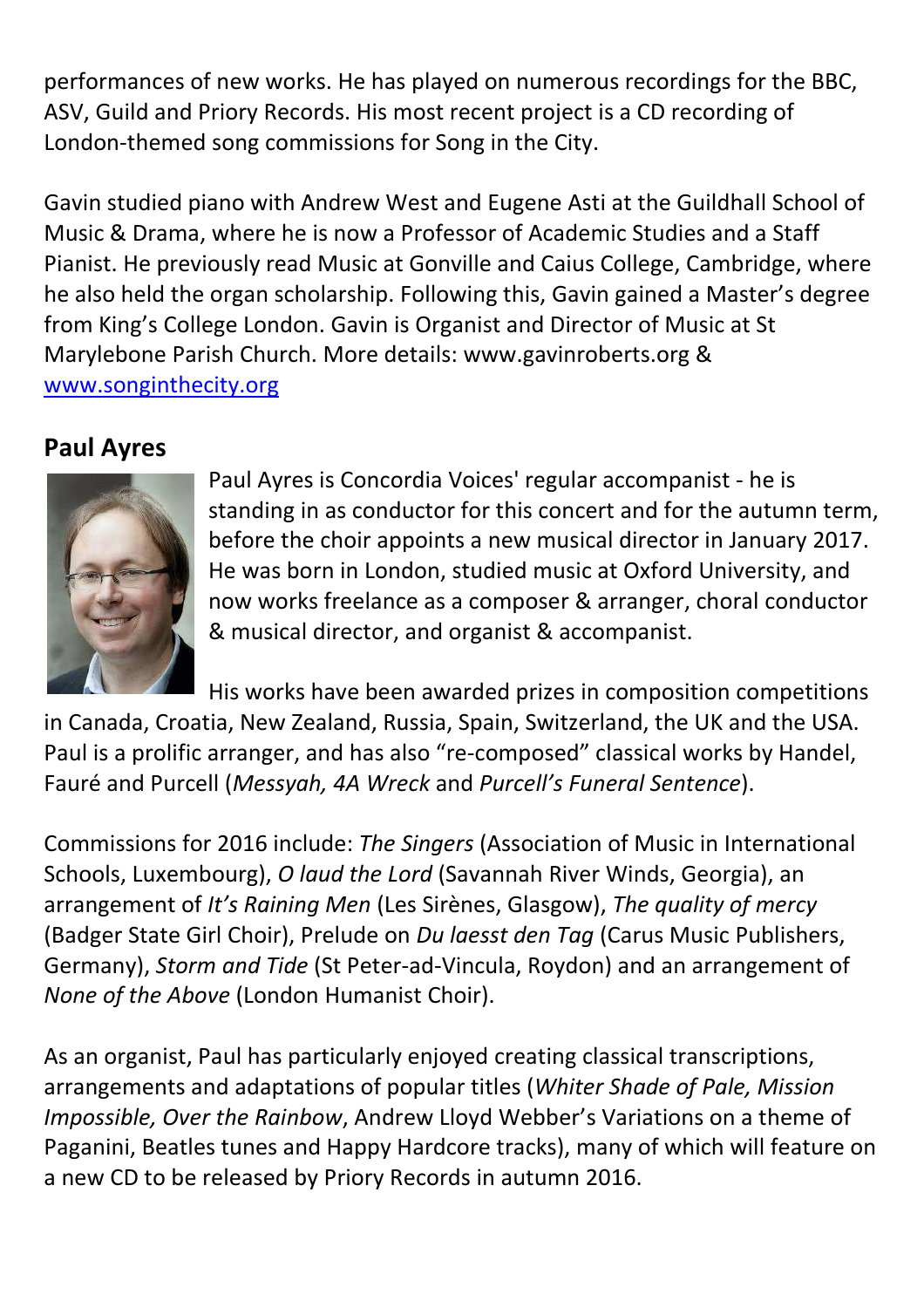Paul is the regular conductor of City Chorus and the choirs at London College of Music (University of West London), and associate accompanist of Crouch End Festival Chorus. He has led many music education workshops for children, and played piano for improvised comedy shows and musical theatre. Please visit www.paulayres.co.uk to find out more.

# The History of the Richmond Shakespeare Society

Gladys Eriksen founded the RSS in 1934 with the intention of putting on annual productions of Shakespeare in the open-air, though the inaugural production, Much Ado About Nothing, took place indoors in October that year in St John's Hall, Richmond.

The Society's first open-air production in the following year was A Midsummer Night's Dream, performed in the Terrace Gardens, Richmond, the home of the RSS summer show for many years. While subsequently expanding its repertoire with indoor productions in a variety of venues, the RSS has continued the tradition of an annual open-air production, usually of a Shakespeare play.

Many years of summer performances in the Terrace Gardens were followed by a decade in Marble Hill Park and twenty years in the sunken garden at the rear of York House, while this year's production of As You Like It will be the sixth in the Fountain Garden.

The first theatre in which the RSS settled for any length of time was a converted concert room in old Cardigan House on Richmond Hill, where three plays a year were performed from 1950 to 1969. When the RSS was forced to leave it, the need for a permanent home became urgent. With the untimely death in 1977 of Mary Wallace, a fine actor and RSS Hon. Secretary for many years, her generous legacy to the Society provided the means by which the Society could purchase the building now known as the Mary Wallace Theatre, on the banks of the Thames in Twickenham. A constant programme of work on the Theatre has led to many improvements over the years, including most recently the construction of a new stage in 2015.

The RSS now mounts some eight productions each year, covering the whole dramatic spectrum from the Shakespeare canon to farce and contemporary plays, and it also runs two highly successful youth groups. It is delighted to be working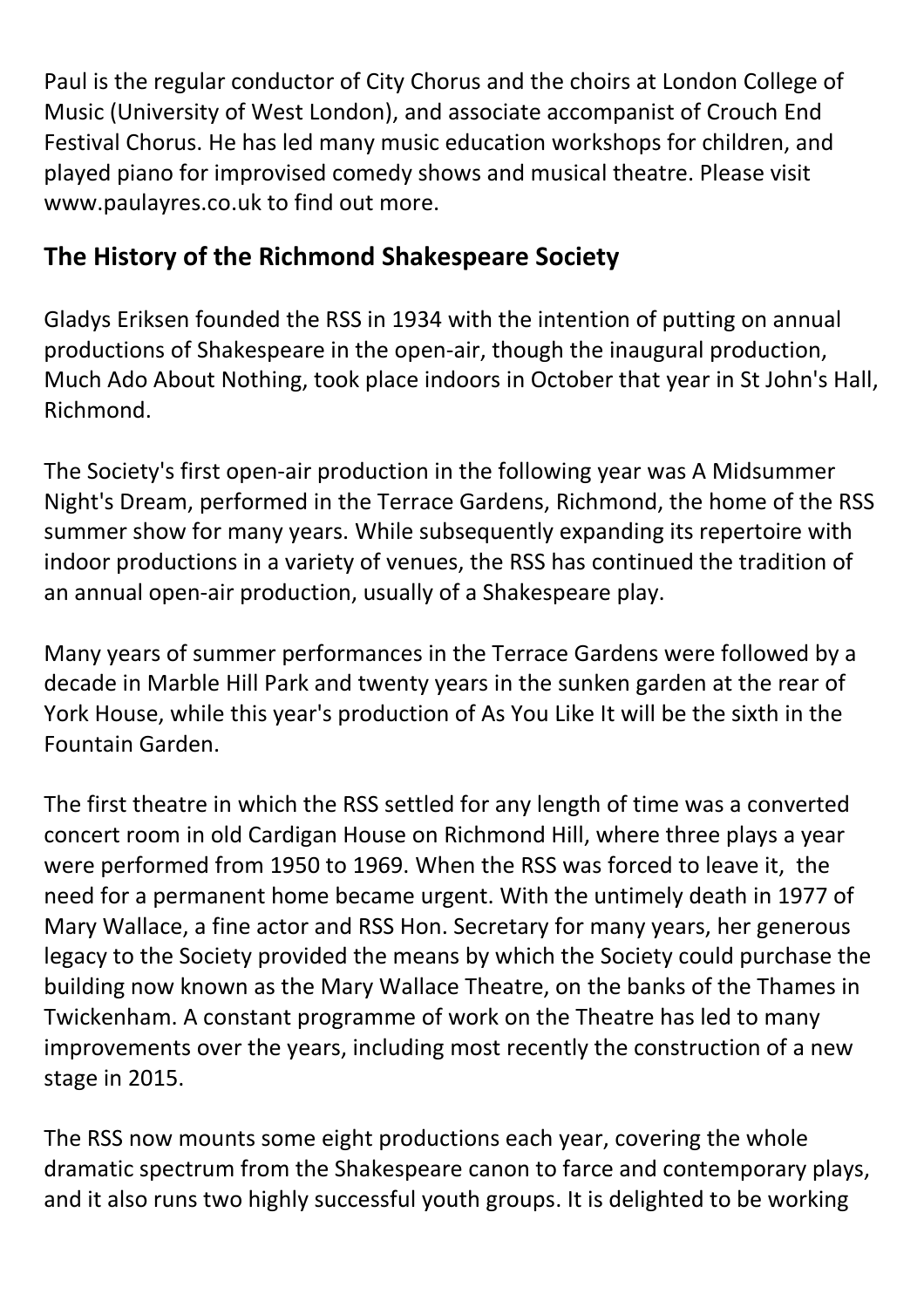with Concordia Voices this evening as part of its programme in celebration of the Shakespeare anniversaries.

Its next production, As You Like It, will run in the Fountain Garden from 18-23 July; tickets are now available.

Full details of this and all other RSS activities and forthcoming shows can be found

at: www.richmondshakespeare.org.uk

# Concordia Voices

Concordia Voices is a well-established chamber choir of about 30 mixed voices. Our regular accompanist is the composer and arranger Paul Ayres. The choir performs regularly in south-west London where it is based. We have also toured abroad and to other locations in the UK as well as taking part in local musical events. Concordia Voices enjoy performing music from a wide repertoire ranging over 4 centuries and the choir has a keen interest in performing the work of contemporary composers, including Jonathan Dove, James MacMillan, Morten Lauridsen, John Tavener and Naji Hakim.

Concordia Voices rehearse on Sunday evenings from 6:45 to 9pm in St. James's Church, Hampton Hill. We are a small, friendly choir and new singers are warmly welcome. If you are interested in joining us please contact our secretary for more information at, secretary@concordiavoices.org,

| Soprano            | <b>Alto</b>           | <b>Tenor</b>      | <b>Bass</b>          |
|--------------------|-----------------------|-------------------|----------------------|
| Jackie Allen       | Lindsey Baldwin       | Colin Flood       | Alan Baldwin         |
| Lynda Beament      | Rebecca Bevan         | <b>Clive Hall</b> | Adam Brown           |
| Anne Gooding       | <b>Julie Hall</b>     |                   | <b>Chris Edwards</b> |
| Anusha Hesketh     | Ramami Leathard       |                   | <b>Tim Rice</b>      |
| Julia Lavery       | Jane Newman           |                   | <b>Tim Rowett</b>    |
| Margaret Lord      | Barbara Orr           |                   |                      |
| <b>Ruth Parker</b> | <b>Jane Purser</b>    |                   |                      |
| Fiona Rowett       | Anne Rowett           |                   |                      |
|                    | Janet Taylor          |                   |                      |
|                    | <b>Shelagh Testar</b> |                   |                      |